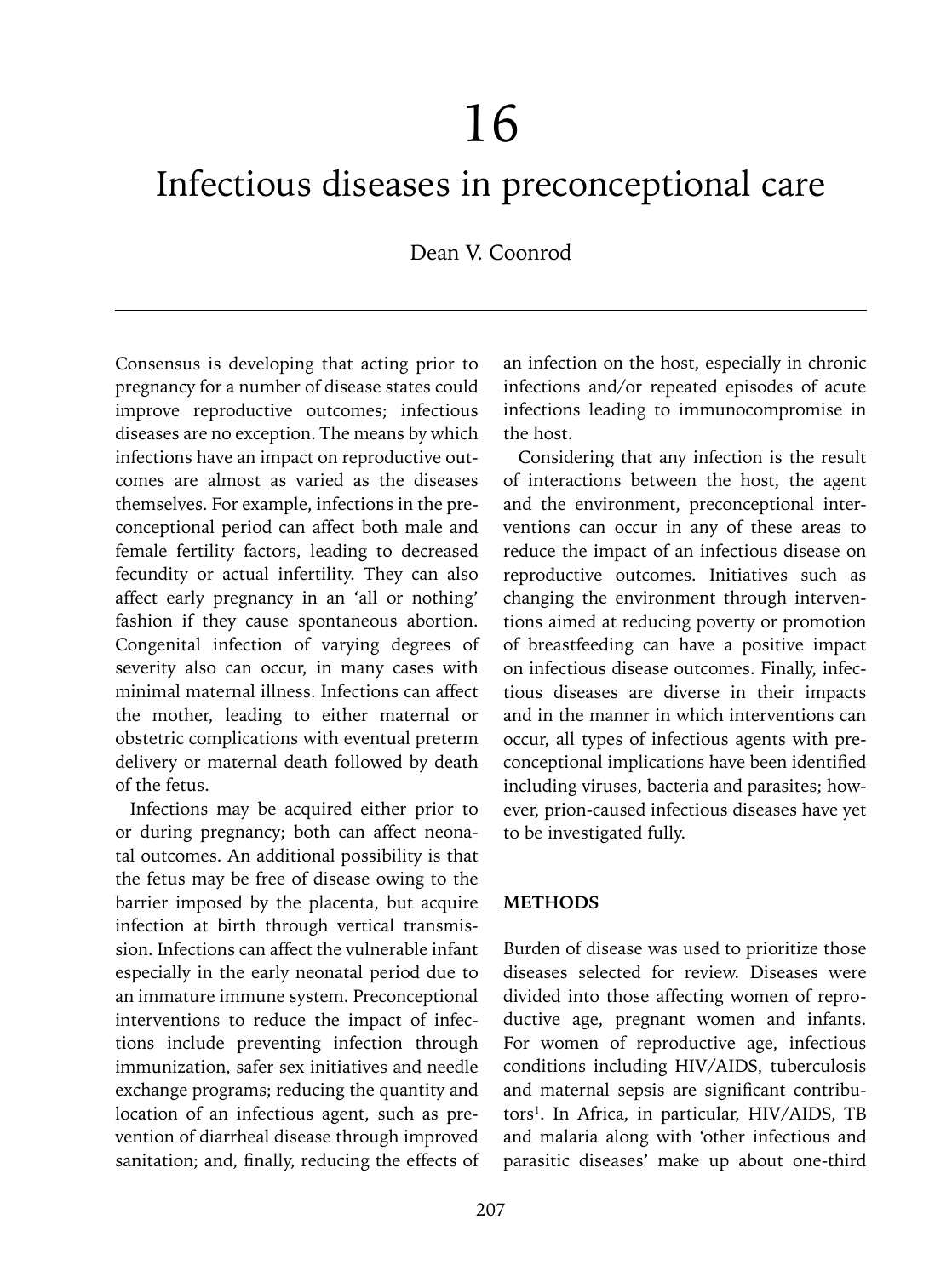of the disease burden<sup>1</sup>. Meanwhile, for childhood deaths, those occurring in the neonatal period (days 0–28 of life) comprise 37% of all deaths for children aged 0–5 years; 25% of these neonatal deaths are a result of neonatal infections, 3.4% neonatal tetanus and 2.6% diarrheal disease. Other causes of neonatal deaths are those due to prematurity and low birth weight (31%) and congenital anomalies (6.7%) which can have an infectious etiology  $component<sup>1</sup>$ . Finally, many of the remaining deaths before age 5 (postneonatal) are communicable including acute respiratory infection (17%), diarrheal disease (16%), malaria (7%), measles (4%), HIV/AIDS (2%) and other infections and parasitic diseases (9%). Together, these infectious diseases account for about 55% of deaths in  $0-5$  year olds<sup>1</sup>. Under these circumstances, the prime focus of this chapter includes HIV/AIDS (see also Chapter 15), tuberculosis (see also Chapter 14), malaria, neonatal acute respiratory infection, neonatal diarrheal disease, measles, neonatal tetanus, neonatal infections (sepsis and meningitis), infection-related preterm birth, low birth weight and congenital anomalies/infections. Finally, Chlamydia, gonorrhea and hepatitis (B and C) receive specific attention in the category of 'other infectious disease'. Each is considered separately.

# **HIV/AIDS**

HIV/AIDS is the leading cause of infectious complications and deaths worldwide. In 2008, 33.4 million people were living with HIV, including 2.1 million children (most secondary to maternal–child transmission), with 480,000 incident cases in children. Also in 2008, there were 2 million deaths, with 280,000 deaths occurring in children2 . HIV/AIDS is a significant causal factor in maternal and infant deaths2,3. In well resourced countries, however, neither consequence needs to be frequent<sup>4</sup>, as effective antiretroviral treatment is available

208

for some women and for all during pregnancy<sup>5</sup>. There are specific recommendations to screen preconceptionally those with risk factors and, in countries where many incident cases have no risk factors, to offer screening to those with no risk factors<sup>6,7</sup>.

Screening may be initiated voluntarily or via provider initiated testing with an opt-out approach being recommended (*a patient be must given the opportunity to specifically request*  that an HIV test is not performed)<sup>7,8</sup>. Knowing a potential mother's HIV status in the preconceptional period is important since treatment ideally should begin early in pregnancy. (Current WHO recommendations are to begin antiretroviral therapy at around 14 weeks (in the second trimester), as transplacental transmission to the fetus can occur this early (recommended for women who are HIV positive and early in the disease process – normal CD4 count and no HIV associated illness)<sup>5</sup>.) Furthermore, for women who are symptomatic or with low CD4 counts, antiretroviral therapy is recommended throughout pregnancy<sup>5</sup>.

Other components of preconceptional care include primary prevention of the disease, such as public health campaigns to decrease transmission including condom use, male circumcision, needle exchange programs or any combination of these initiatives $9,10$ . For couples where one partner is HIV positive, a reproductive life plan should be developed<sup>11</sup>. One recommended question for this is, 'What are your thoughts about having children now that you are HIV-infected?'11 Information provided to the patient and her partner (if available) should include the fact that pregnancy does not alter the course of HIV infection for an infected woman and the distinct and clear risk of maternal–child transmission; information on the availability of antiretroviral therapy during pregnancy and at the time of delivery; and the possible recommendation for cesarean delivery to prevent transmission $11$ . For couples wishing to defer childbearing, appropriate contraception must be offered.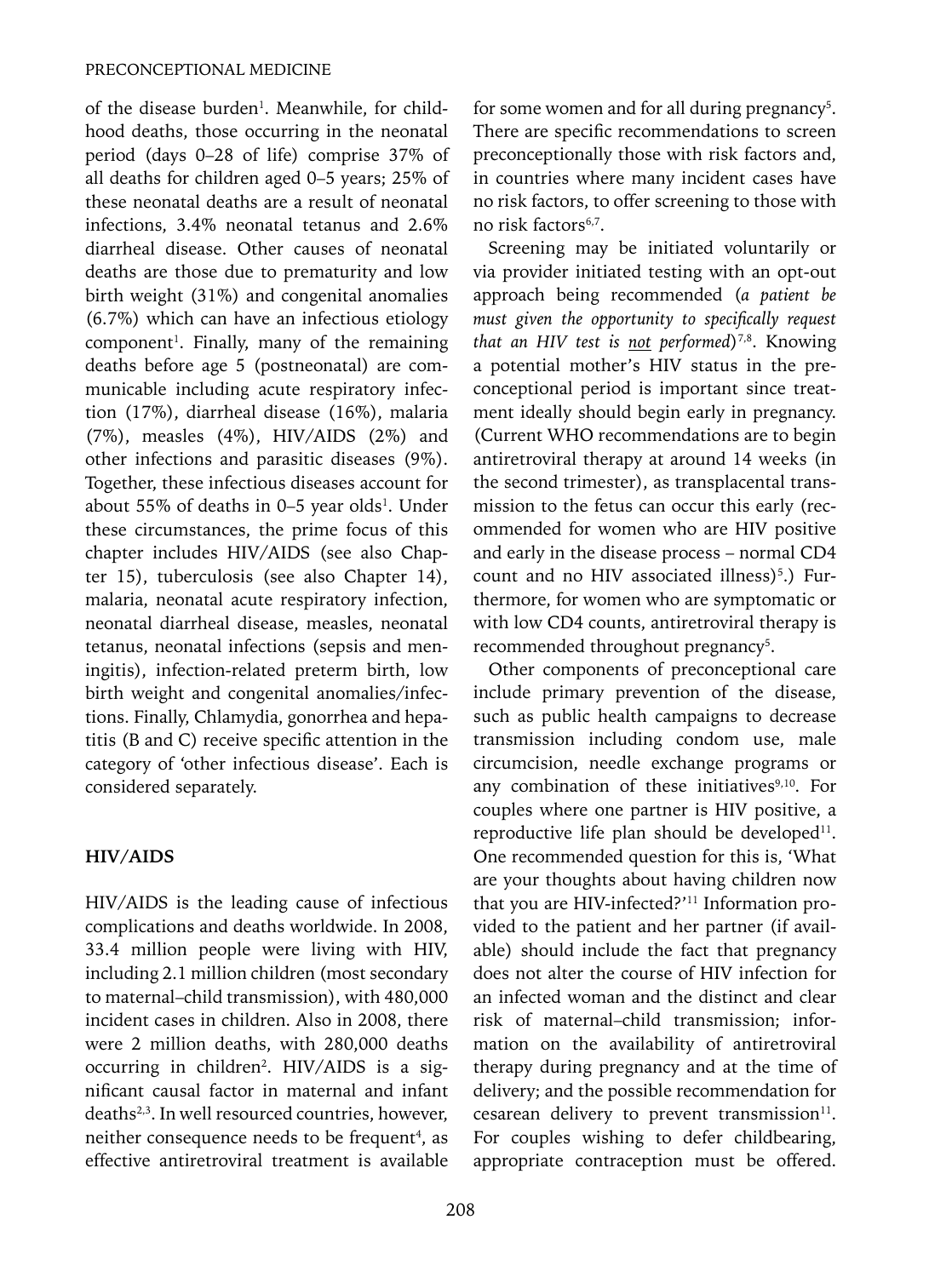Barrier contraception should be recommended for all couples – even those in which both are HIV infected, as transmission of different HIV types/subtypes is possible<sup>11</sup>. An antiretroviral containing microbiocide vaginal gel may prevent the primary acquisition of HIV, a recent advance which should be of benefit for discordant couples<sup>12,13</sup>.

For those wishing to pursue pregnancy, on the other hand, prevention of transmission at conception through sperm washing (male infected and female uninfected) or donor insemination (male uninfected and female infected) is recommended<sup>14</sup>. Timing of conception is best done in the setting of a maximally suppressed<sup>15</sup> or undetectable<sup>11</sup> viral load. Medications taken by HIV infected women considering pregnancy should be reviewed and altered as required<sup>11</sup>. For example, efavirenz is contraindicated in the first trimester owing to the risk of neural tube defects<sup>11,15</sup>.

Other issues to be discussed include the importance of prenatal care, that pregnancy does not appear to alter the course of the HIV disease<sup>11</sup>, and the increased risk of maternal death (much of the maternal mortality due to HIV/AIDS is considered to be as a result of obstetric causes<sup>16,17</sup>). Of interest, fertility may be impaired in HIV infected women, due to tubal factor $14,18$ , such that advanced reproductive therapy may be needed, and is available in certain settings $14$ . Other recommendations for preconceptional care include being in good health, folic acid supplementation as recommended in other sections of this text as well as other general considerations for preconceptional health; this dictum is applicable to all conditions considered in this chapter<sup>15</sup>.

#### **TUBERCULOSIS**

A total of 700,000 women die each year globally as a result of tuberculosis (TB)<sup>19</sup>. In areas with a high prevalence of TB, women of reproductive age bear the highest burden of suffering<sup>19</sup>.

If the woman does not have TB induced infertility and if she is able to become pregnant, the consequences of TB in pregnancy include fetal death, low birth weight, growth restriction, premature birth and, rarely, congenital tuberculosis19,20. These outcomes are more likely in women co-infected with HIV19.

The current worldwide strategy for TB prevention aims to detect TB and provide treatment using DOTS (directly observed therapy, short course)<sup>21</sup>. Other important components of the 'DOTS' strategy include political/community commitment to addressing TB; quality diagnostic procedures (positive sputum smears being the most broadly applied diagnostic technique, with other forms also being detected, i.e. extrapulmonary, smear negative and resistant TB); widespread availability of medications; and assessment of program outcomes<sup>21</sup>. In some developed countries, strategies include the detection of TB in the latent form to prevent progression to active TB<sup>22</sup>. Finally, the Bacille Calmette-Guérin (BCG) vaccine is also available and used, in many countries with a high burden of TB, soon after birth to prevent early childhood TB; this is most effective in infants who are HIV negative<sup>23</sup>. That HIV positive infants receiving the BCG vaccine can develop disseminated BCG has led to recommendations that the vaccine be avoided in HIV positive children<sup>24</sup>. This poses a challenge in areas with high rates of HIV and poor availability of the special diagnostic tests needed to diagnose HIV in newborns24,25. The vaccine is not effective for the prevention of adult pulmonary disease<sup>24</sup> and is also contraindicated in pregnancy<sup>23</sup>. Currently, WHO recommends the vaccine for adults exposed to multidrug resistant TB23.

Diagnosis and treatment of TB prior to pregnancy would have the advantage of potentially avoiding risks of treatment with drugs which could be harmful to the fetus such as streptomycin, fluoroquinolones, or those with few safety data in pregnancy such as pyrazinamide, although most first-line drugs are considered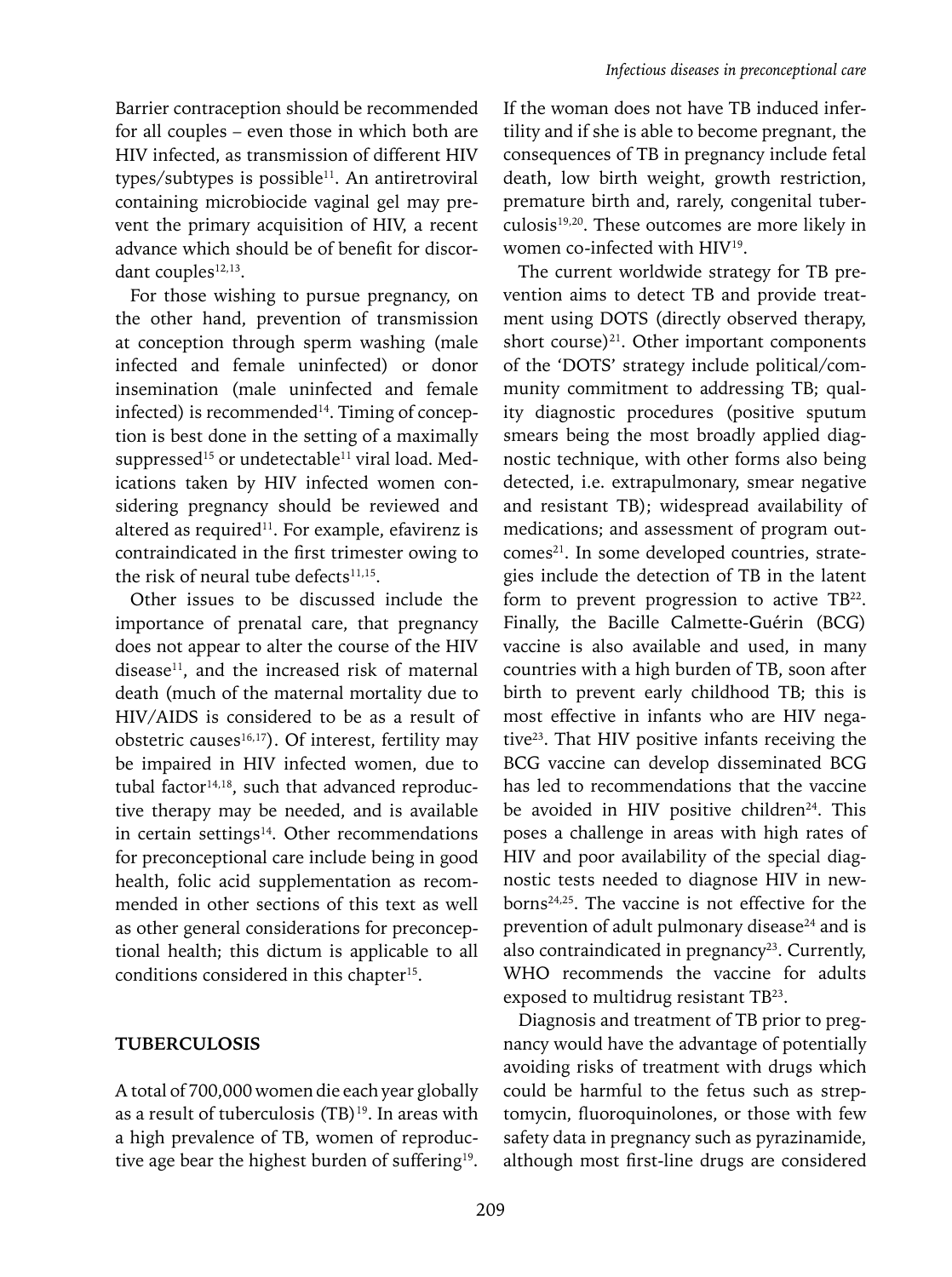safe in pregnancy<sup>20</sup>. Finally, if latent tuberculosis infection (LTBI) is to be the target of treatment, as treatment is often withheld during pregnancy based on reasonable concerns of a higher risk of isoniazid induced hepatotoxicity, it may be reasonable to treat in the preconceptional period<sup>6</sup>.

# **MALARIA**

Malaria is very common globally, with about 50 million pregnancies occurring annually in malaria endemic areas<sup>26</sup>. Malaria is a mosquito-borne infectious disease caused by a eukaryotic protist of the genus *Plasmodium*. Five species of the *Plasmodium* parasite infect humans; the most serious forms of the disease are caused by *Plasmodium falciparum*. Malaria caused by *Plasmodium vivax*, *Plasmodium ovale* and *Plasmodium malariae* results in milder disease in humans and are not generally fatal.

Malaria is naturally transmitted by the bite of a female *Anopheles* mosquito. When a mosquito bites an infected person, a small amount of blood is taken, which contains malaria parasites. These develop within the mosquito, and about 1 week later, when the mosquito takes its next blood meal, the parasites are injected with the mosquito's saliva into the person being bitten. After a period of between 2 weeks and several months (occasionally years) spent in the liver, the malaria parasites start to multiply within red blood cells, causing symptoms that include fever and headache. In severe cases the disease worsens leading to hallucinations, coma and death.

Direct complications of malarial infection in pregnancy include miscarriage, growth restriction, low birth weight, premature delivery and maternal anemia<sup>27</sup>. Malarial deaths (2.7 million per year) are concentrated in sub-Saharan Africa where children under 5 account for 75% of global deaths<sup>27</sup>. Pregnancy poses some increased risk of infection, as there is some evidence of pregnancy representing increased attractiveness to the mosquito carrier<sup>28</sup>, as well as the pregnant woman being infected by the parasite $27$ .

Women at highest risk of infection are those with a first pregnancy, in the second trimester, HIV infected or those with no immunity to the infection $27$ . While many pregnant women are asymptomatic, there is also a higher risk in pregnancy of anemia, cerebral edema, pulmonary edema and hypoglycemia29. Congenital malaria is defined as infection of the fetus or newborn. Risks of congenital malaria depend on the immune status of the mother – risk is highest in those with low levels of immunity<sup>27</sup>. Immunity waxes and wanes in pregnancy depending on antibody levels which may in turn be mediated by continued exposure to the parasite (for example, women from endemic areas moving to non-endemic areas may be at higher risk due to reduced exposure to the parasite)<sup>27</sup>.

Acquisition by the fetus occurs through transplacental spread in most cases, although up to 40–50% of newborn cases involve either a different genotype or no evidence of placental infection in some studies<sup>27</sup>. Plasmodium fal*ciparum* is the protozoa which poses the greatest risk for the mother and fetus, and is the only species involved in placental infection<sup>27</sup>. Chloroquine administered on a weekly basis has been used as a preventive mechanism (with evidence that it prevents anemia and low birth weight) and is especially effective if given early in pregnancy (first and second trimester) $27$ . However, resistance and compliance with the regimen are problematic, and its use is limited<sup>27</sup>. Intermittent preventive treatment in pregnancy (IPTp) has been recommended more recently for areas of high transmission – two courses of treatment 1 month apart in the second trimester with sulfadoxine-pyrimethamine<sup>30</sup>, with evidence that this treatment improves hemoglobin levels and birth weight<sup>27</sup>. Insecticide-treated bed nets are another preventive strategy along with recommendations for IPTp<sup>30</sup>.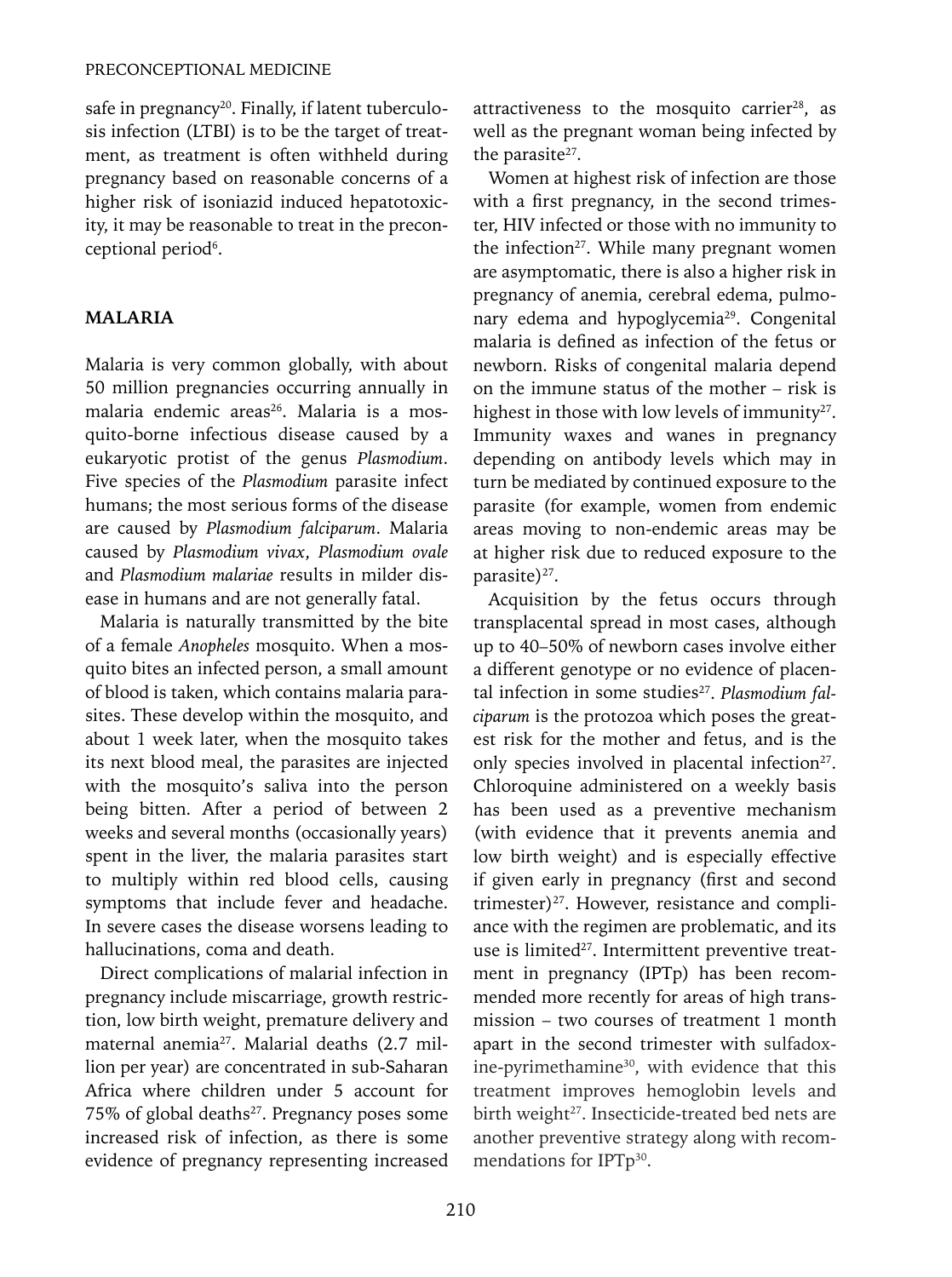Finally, effective case management is recommended in areas of low and high transmission<sup>30</sup>. In women with co-existing HIV infection, the risks of malaria infection for the mother and fetus are more severe in part probably as a result of immune dysfunction $27,29$ . More frequent IPTp may be recommended in these women as well as preventive measures to avoid exposure to the mosquito $27$ . Trimethoprim-sulfa (cotrimoxazole), which is used for prevention/treatment of opportunistic infections in HIV, is efficacious against malaria and there is some evidence that the protease inhibitors may also inhibit malaria parasites<sup>27</sup>.

For pregnant travelers who are non-immune (or usually reside in non-endemic areas), travel to endemic areas should be avoided. If travel is necessary, prevention strategies (bed nets and *N*,*N*-diethyl-*meta*-toluamide (DEET) containing insecticides which are safe in pregnancy) and chemoprophylaxis are recommended. In these circumstances, chloroquine only should be administered in areas were resistance is not documented or combination treatment with various regimens depending on resistance and the presence/absence of *P. falciparum* in the area (see the CDC's 'Yellow Book' for the most current recommendations http://wwwnc.cdc. gov/travel/content/yellowbook/home-2010.  $a$ spx $)^{31}$ .

Prophylaxis with IPTp prevents complications in pregnancy; however, this has not been recommended in the first trimester, and there are no recommendations for prophylaxis in the preconceptional period other than for those traveling from non-endemic to endemic areas<sup>30</sup>.

#### **ACUTE RESPIRATORY INFECTIONS**

Acute respiratory conditions including pneumonia and pertussis, led to an estimated 1.8 million deaths of children 0–5 years old in 200832. Pneumonia is the leading cause of death from acute respiratory conditions, accounting

for 1.5 million of the 1.8 million fatalities (with  $386,000$  occurring in neonates)<sup>32</sup>. Most recommendations to deal with this disease target children directly, and include early recognition and treatment, promotion of exclusive breastfeeding (itself an interconception intervention<sup>33</sup>) and vaccination against pneumococcal pneumonia, measles, *Haemophilus influenza* type **b** (Hib) and pertussis<sup>34</sup>. Vaccinations are promoted since pneumonia can be caused either directly by the organism targeted by the vaccine (the pneumococcal or Hib vaccines) or by a complication of vaccine preventable conditions such pertussis, measles (the latter is considered in a separate section) and influenza (although this particular vaccine is not a recommendation of the UNICEF strategy for pneumonia). Accordingly, vaccination of women for these conditions in the preconceptional period might prevent some of the deaths arising from the conditions through passive immunization or decreasing household transmission, especially to neonates.

In one study, administration of pneumococcal vaccine in pregnancy increased maternal, breast milk and infant antibody levels<sup>35</sup>. However, another study demonstrated only modest increases in antibody levels in mothers when the vaccine was administered in the preconceptional period and no significant increases in neonatal antibody levels<sup>36</sup>. This same study did provide data, however, to suggest that the *Haemophilus influenza* type b vaccine, when administered to women before pregnancy, led to protective antibody levels at birth, and in the immediate postnatal period to higher antibody levels in the neonate<sup>36</sup>. Unfortunately, these studies<sup>35,36</sup> are limited in that they did not examine whether vaccination in pregnancy or in the preconceptional period prevented subsequent disease in infants.

Pertussis is a condition which leads to chronic cough. Between 300,000 and 600,000 cases are estimated to occur in the US each year (in adults); worldwide in 2003 there were 17.6 million recorded cases<sup>37,38</sup>. As the number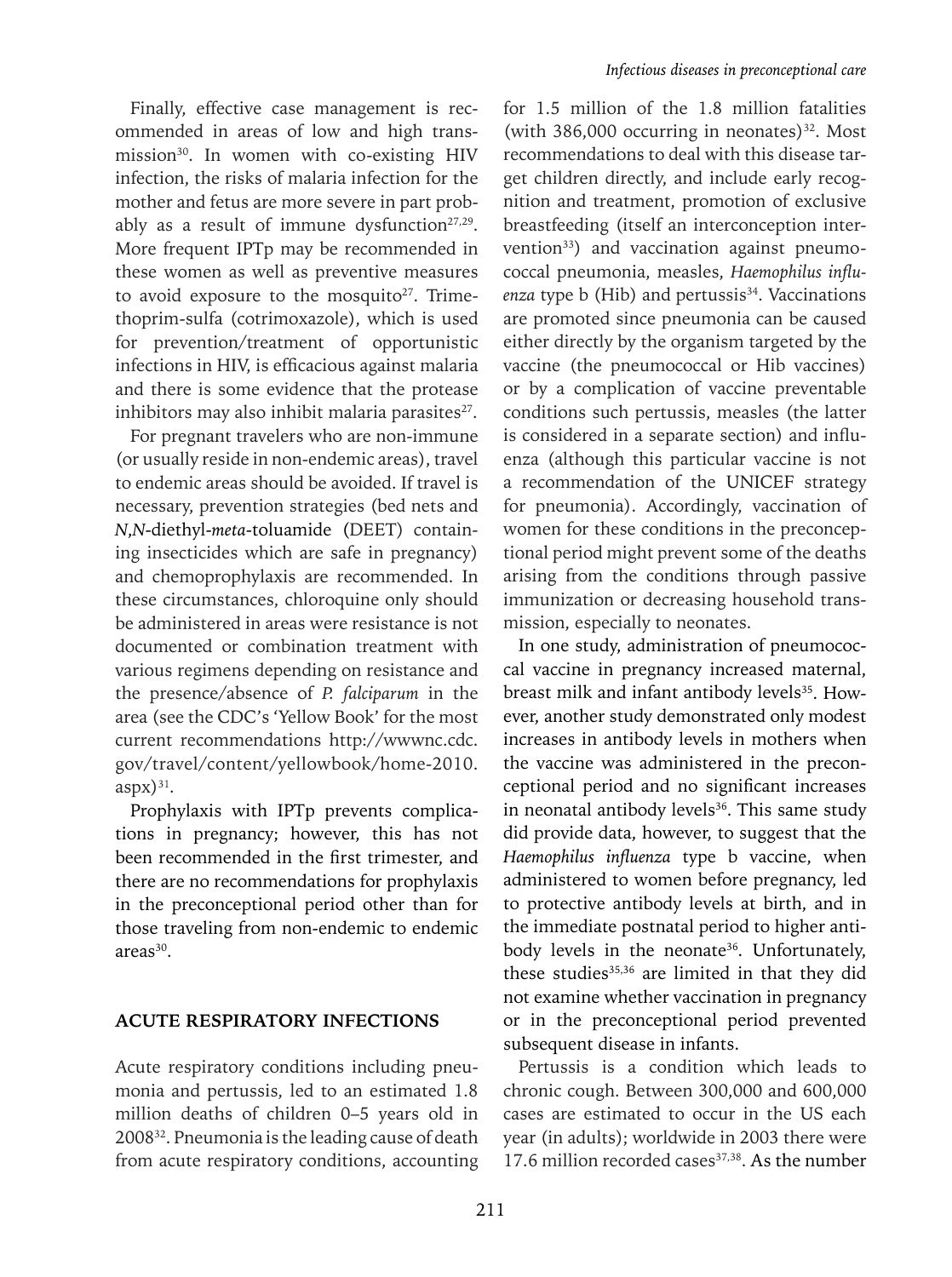of recorded cases invariably underestimates the total number because of underreporting, it is likely that the prevalence of this condition is even higher than the numbers provided suggest. More than 90% of the annually estimated 279,000 deaths occur in developing countries<sup>38</sup>. Because infants under 12 months are especially susceptible, a strategy of early immunization and passive immunization of the newborn has been proposed<sup>39</sup>. Currently CDC recommends giving the vaccine to the mother in the immediate postpartum period to avoid early onset disease in the newborn<sup>40</sup>. As the vaccine is not a live vaccine, it can be administered during pregnancy; this practice is often avoided because of limited safety data. A strategy of giving the vaccine during the preconceptional period has the advantage of avoiding these concerns and ensuring that the mother has fully developed an immune response before delivery<sup>41</sup>.

Influenza is estimated to cause 250,000– 500,000 deaths a year worldwide in its seasonal form<sup>42</sup>. In the US, a pandemic form H1N1 virus was estimated to have affected 61 million individuals and caused 12,000 deaths between April 2009 and April 2010<sup>43</sup>. H1N1 was in a pandemic form during its worldwide circulation in 2009 and 2010; it was recently declared to be postpandemic by WHO, although is it predicted to remain in circulation as one of the seasonal forms of the virus $44$ . Vaccination against the influenza virus, including H1N1, is an effective prevention strategy; however, revaccination is required on an annual basis due to changes in the virus each year<sup>45</sup>. In the US, annual flu vaccination is recommended for all individuals over  $6$  months of age<sup>45</sup>. The inactivated form (not the live virus form) is recommended for women during pregnancy as it is documented to be safe<sup>45</sup>. Vaccination prior to pregnancy with either form of the vaccine is recommended for women who may be pregnant during the flu season<sup>46</sup>. These recommendations are put forward to prevent maternal

complications during pregnancy and newborn illness, both of which can be severe $45$ .

Diphtheria is another preventable (by vaccination) acute respiratory infection<sup>46</sup>. It is distinct from other respiratory conditions in that its classic manifestations occur in the upper airway (pharynx, nasal mucosa and palate) in the formation of a gray membrane $46$ , a rare but potentially fatal circumstance in which death occurs via airway obstruction<sup>46</sup>. Routine vaccination in childhood prevents this condition; however, it is unknown whether vaccination of women of childbearing age would result in lower rates of neonatal disease before routine vaccination of children can be accomplished. Diphtheria is part of the Tdap vaccine recommended for adults as a preconceptional strategy to prevent pertussis in the US, and is part of the Td vaccine recommended as a booster dose in adults to maintain lifelong immunity<sup>47</sup>.

#### **DIARRHEAL DISEASE**

It is estimated that 1.5 million deaths occur in children from some form of diarrhea each year; many of these are concentrated in South Asia and Africa<sup>48</sup>. Of the many recommended prevention strategies, one intervention, that is, face-to-face counseling to promote exclusive breastfeeding, is part of the worldwide strategy to prevent the disease<sup>48</sup>. Breastfeeding is particularly recommended because it is associated with a 6-fold decreased risk of death from diarrheal disease in the first months of life<sup>49</sup>. Also included in the global strategy are the promotion of the administration of measles (see section below) and rotavirus vaccines in children. Because the rotavirus vaccine currently has a maximum age limit for administration of 32 months, its use as a provider of passive immunity in mothers preconceptionally has not been tested. Although not part of the global diarrheal disease strategy, a cholera vaccine exists for endemic areas, and pregnant women have been prioritized for vaccination<sup>47</sup>.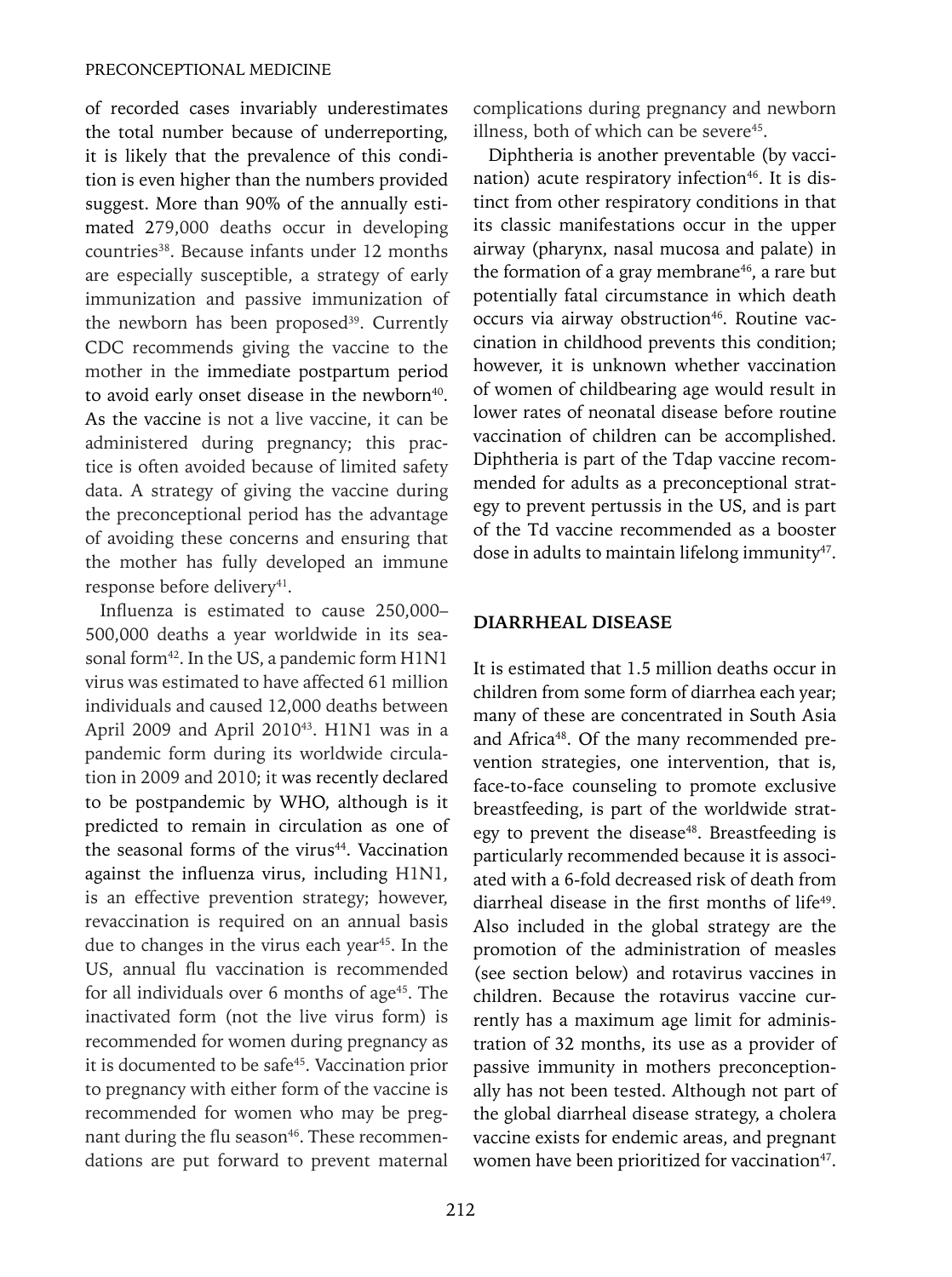Childhood undernutrition is another contributor to mortality in diarrheal disease, as there is growing evidence that at least some underweight may have its origin in preterm birth and growth restriction (see below). Under these circumstances, preconceptional interventions may assist indirectly in preventing diarrheal disease<sup>50</sup>. Interestingly, diarrhea in women of childbearing age has been shown in one study to be a risk factor for neural tube defects, most likely due to decreased absorption of folic acid<sup>51</sup>. Here also, prevention efforts that secondarily benefit adults may have preconceptional health benefits.

#### **MEASLES**

Measles is a common disease worldwide and is most easily recognized by a maculopapular rash preceded by a high fever, coryza, cough and conjunctivitis<sup>52</sup>. Complications include pneumonia and diarrhea, both of which are implicated in mortality associated with this condition. Those most vulnerable live in developing countries and are young children with undernutrition, vitamin A deficiency and immune dysfunction such as HIV<sup>52</sup>. Other complications include otitis media and postmeasles encephalitis<sup>52</sup>. Onset in pregnancy has been associated with miscarriage, low birth weight and preterm birth<sup>52</sup>.

Measles containing vaccines (MCVs) most commonly used are either MMR (mumps, measles, rubella) or MMRV (mumps, measles, rubella, varicella); all are live virus vaccines which should be avoided in pregnancy<sup>53</sup>. Use of these combined vaccines is recommended in countries which can achieve high levels  $(>80\%)$  of population vaccine coverage<sup>47</sup>. Measles containing vaccines are part of childhood recommended vaccine programs, and long-term immunity has been demonstrated<sup>53</sup>. Adults traveling to areas with a measles outbreak and health care workers have been prioritized to obtain booster doses<sup>52</sup>. The

contribution of a similar program for women preconceptionally has not been assessed as a strategy to prevent pregnancy complications or for protection of the newborn (although the latter is possible given that IgG antibody, which crosses the placenta, is produced as a result of vaccination; however, in titers that are lower than natural infection<sup>54</sup>). It should be noted, however, that adults who cannot demonstrate evidence of previous vaccination are recommended to receive a two dose series<sup>52</sup>.

#### **TETANUS**

Tetanus is an infection of wounds caused by the inoculation with *Clostridium tetani* spores which are ubiquitous in the soil<sup>55</sup>. When such wounds are oxygen poor, this leads to the production of a neurotoxin and tetanus symptoms: lockjaw (trismus) and muscle rigidity, including rigidity of the musculature required for respiratory function<sup>55</sup>. Neonatal tetanus is caused by acquisition of the spores through the umbilical stump; when disease develops, the fatality rate is very high<sup>55,56</sup>. Such cases are associated with insufficient or total absence of cleanliness at delivery and are more likely to occur in areas with low coverage of tetanus toxoid<sup>55,56</sup>.

The 59,000 infants estimated to have died worldwide of neonatal tetanus in the last reported year represent a substantial reduction (92%) from the late  $1980s^{56}$ . Major contributors to this decline have been efforts to improve the cleanliness of instruments to cut the umbilical cord at birth and improved tetanus toxoid coverage<sup>57</sup>. A recent meta-analysis estimated that a strategy of two injections of tetanus toxoid in reproductive age women, including pregnant women, would reduce neonatal tetanus mortality by 94%58. Protection from tetanus is best achieved through immunization in childhood followed by periodic booster dosing in adolescence and adulthood<sup>47</sup>. Areas with high rates of maternal/neonatal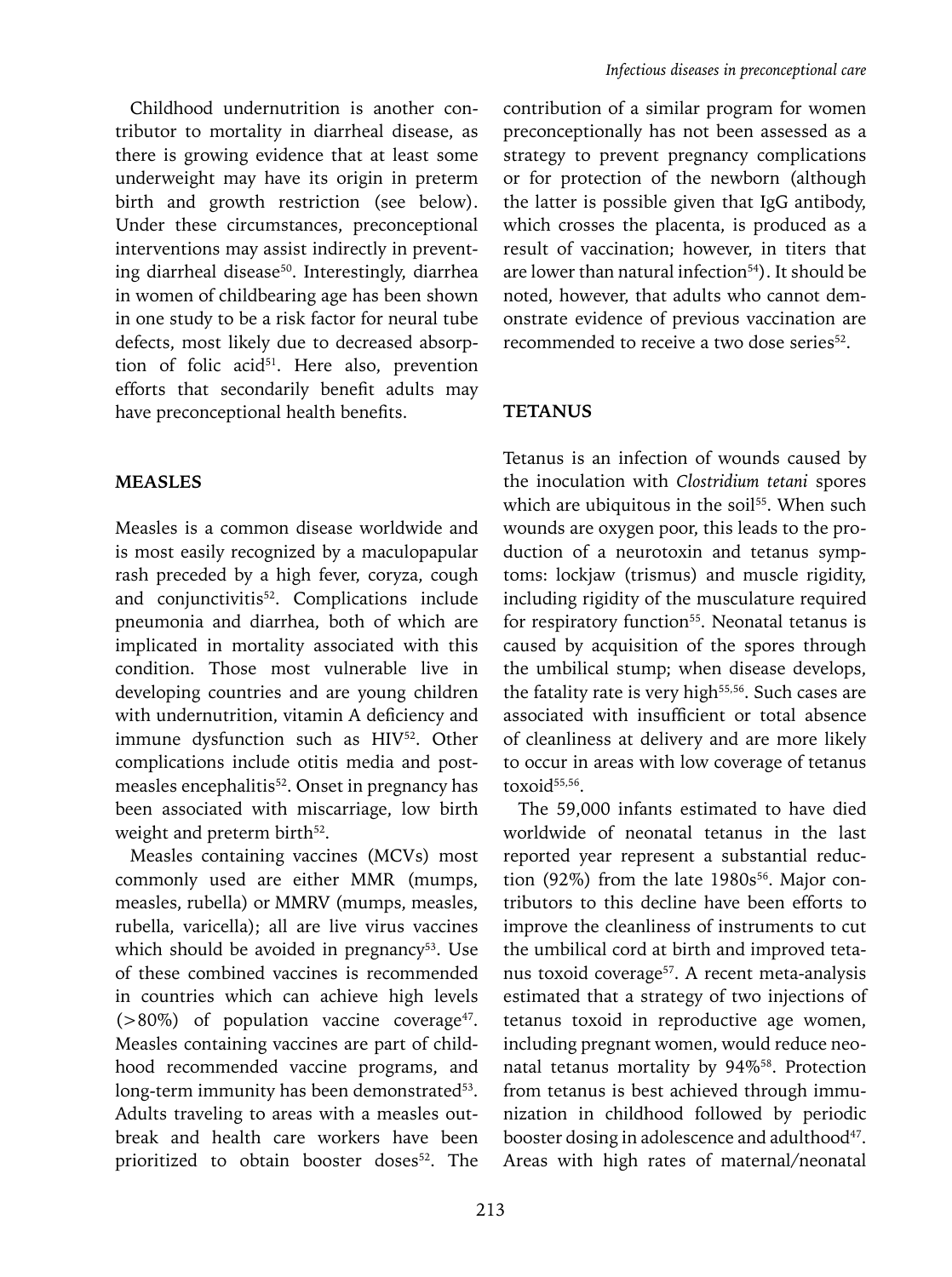tetanus are recommended to undertake special efforts to ensure coverage of women of childbearing age and who are pregnant<sup>57</sup>.

# **NEONATAL INFECTIONS**

Neonatal infections, aside from those mentioned above, include neonatal sepsis and neonatal meningitis. Many of the efforts aimed at reducing the neonatal sepsis disease burden are postnatal interventions and early detection and treatment<sup>59</sup>. In certain settings, this incorporates home-based treatment<sup>60</sup>. No specific preconceptional interventions for this condition are available, but some diseases causing sepsis might benefit from preconceptional healthcare.

One cause of neonatal sepsis, group B streptococcus infection, is best prevented with specific treatment in pregnancy and not in the preconceptional period<sup>2</sup>. Higher risk of mortality and morbidity from sepsis is present when births are preterm, following preterm rupture of membranes, maternal chorioamnionitis and low birth weight<sup>61</sup>. Preconceptional interventions which prevent these conditions would therefore have indirect effects to prevent neonatal sepsis.

Most cases of neonatal meningitis are caused by similar organisms to those that cause neonatal sepsis; these include Gram negative bacteria such as *Escherichia coli* and *Klebsiella* sp, and group B streptococcus (with Gram negative bacteria being a more common etiology in developing countries) $63$ . In the US, the rate of bacterial meningitis is 0.3 per 1000 live births and 0.02–0.5 per 1000 herpes simplex meningitis (see Congenital infections section below)<sup>62</sup>.

*Listeria monocytogenes* is the third most common pathogen identified in cases of neonatal meningitis in the US. Current preconception recommendations include the avoidance of foods prone to develop listeria, including unpasteurized dairy products and to cook

certain foods to steaming levels<sup>6</sup>. Its inclusion as a preconception recommendation is due to its association with early pregnancy loss and severe maternal illness early in pregnancy based primarily on expert opinion<sup>6</sup>. This pathogen is also association with preterm labor, chorioamnionitis, stillbirth and neonatal sepsis of early onset<sup>63</sup>.

*Neisseria meningitides* (meningococcus) causes most meningitis, with infants aged 3–12 months being the most vulnerable in endemic areas<sup>64</sup>. The greatest number of cases occur as epidemic or endemic forms in sub-Saharan Africa<sup>64</sup>. Passive immunization of neonates occurs from maternal antibodies<sup>64</sup>. Furthermore, IgA in the breast milk of vaccinated mothers may be protective<sup>65</sup>. As a consequence, some authors suggest that maternal immunization be 'considered'<sup>65</sup>, although it is not known whether a strategy of preconceptional immunization would be beneficial.

### **PRETERM BIRTH/LOW BIRTH WEIGHT**

This section discusses infection-related preterm birth/low birth weight. As much low birth weight is related to preterm delivery, discussion does not consider term low birth weight due to growth restriction related to maternal smoking, multiple births, chronic medical conditions or hypertensive disorders, all of which are beyond the scope of this chapter.

A small number of those with term low birth weight that might be infection related are owing to congenital infection and are considered below. It has long been recognized that a proportion of preterm births are infection related, as they are preceded by clinical chorioamnionitis, occurring in association with either preterm labor or preterm premature rupture of membranes<sup>66</sup>. Further reinforcing this concept are studies which have shown that a significant proportion of these births are as a result of subclinical infection $67$ . Finally, a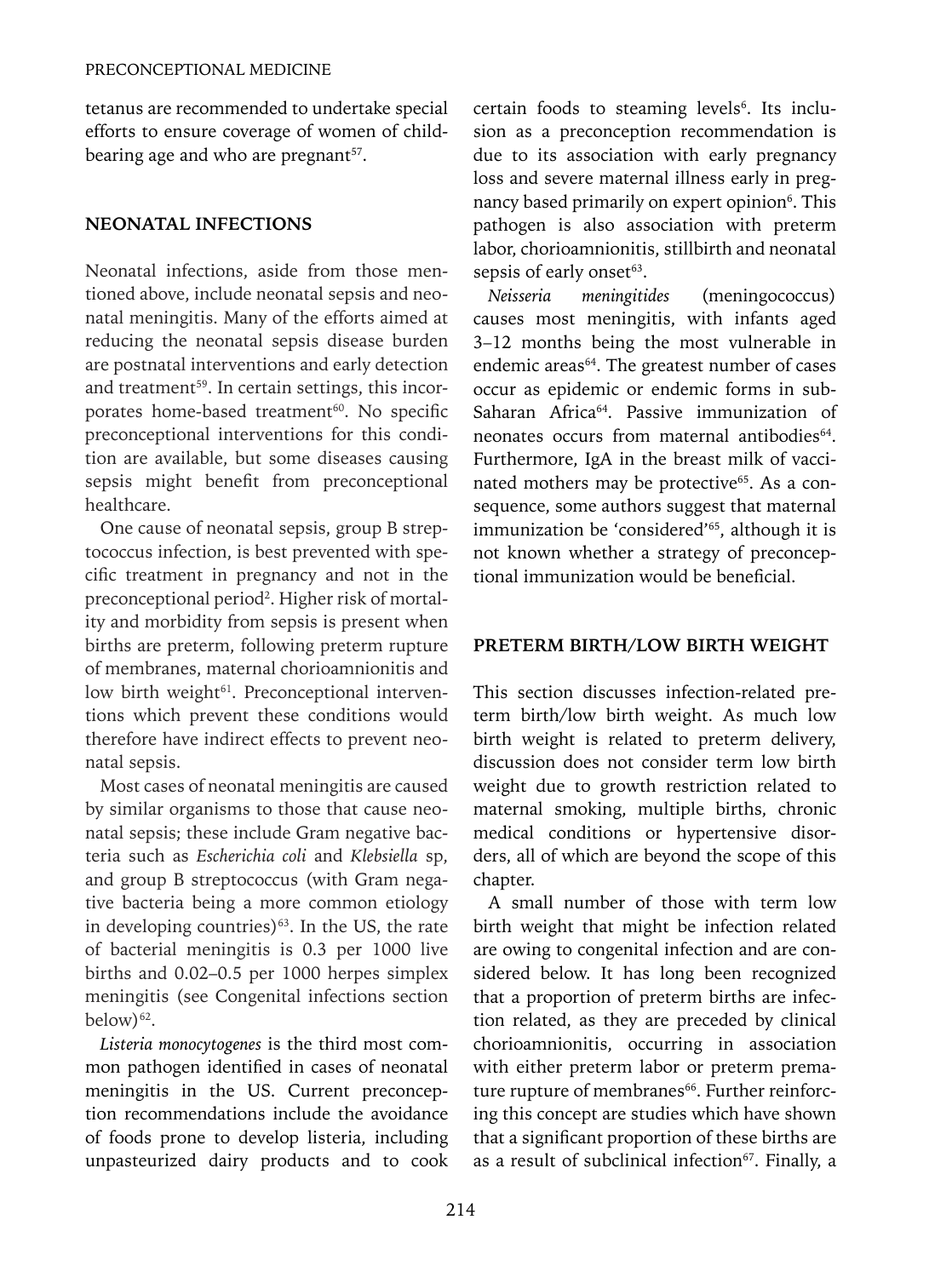number of observational studies show associations between preterm births and a variety of infectious conditions such as asymptomatic bacteriuria, bacterial vaginosis, periorodontal disease and chlamydial infection (see below).

Asymptomatic bacteriuria in pregnancy is associated with significant maternal morbidity, as it leads to acute pyelonephritis. Based on a number of randomized trials, screening and treatment of this condition has been recommended as a means of preventing both maternal illness in pregnancy and low birth weight<sup>68</sup>. However, to date, no evidence supports screening in the pre-pregnancy period, and it is not currently recommended<sup>2</sup>. Similarly, following observational studies which demonstrated associations, randomized trials have been conducted of treatment in pregnancy for infections, such as bacterial vaginosis, trichomoniasis and periodontal disease. Results of these trials have been disappointing, yielding no improvement of preterm birth rates in most cases when comparing treated versus untreated women<sup>68</sup>. This circumstance then sparked debate about the sufficiency of the treatments, choice of antibiotics and also led to hypotheses that treatment undertaken in pregnancy may be 'too late', as the etiology of the preterm birth is postulated to be as a result of chronic inflammation caused by these diseases<sup>69,70</sup>. In order to address this potential deficiency, a limited number of investigations of treatment prior to pregnancy, in both observational studies and randomized trials<sup>69,71,72</sup>. were initiated. To date, these efforts have not yielded results that have led to recommendations to screen and treat these conditions in the preconceptional period<sup>72</sup>. It should be noted, however, that detection and treatment may be made on other grounds<sup>73</sup>. Given the body of evidence showing the link between infection and preterm birth, and the significant burden of disease imposed by this association, a need clearly exists to test with properly conducted randomized trials the hypothesis that screening and treating conditions associated with

preterm birth in the preconceptional period is of benefit.

Another etiology of preterm birth and second trimester loss is cervical incompetence which, in certain instances, is less directly a complication of infectious disease. This condition may result from prior surgery on the cervix such as conization or loop electrosurgical excision procedure (LEEP)<sup>68</sup> performed to treat cervical dysplasia which itself is due to infection with the human papilloma virus (HPV). Currently two vaccines<sup>47</sup> protect against the HPV types which cause most cervical cancers. To the extent that the vaccine can protect against the development of cervical dysplasia and lead to fewer cervical ablative procedures, the HPV vaccine has been considered a preconceptional intervention<sup>41</sup>.

# **CONGENITAL INFECTIONS**

Congenital infections can cause disease in both the mother and, by definition, in the fetus through transplacental transmission if they occur in pregnancy. These make up the so called TORCH (toxoplasmosis; others including syphilis and parvovirus; rubella; cytomegalovirus (CMV); and herpes virus infections (herpes simplex and varicella)) infections. All but toxoplasmosis and syphilis are viral infections. The primary area of concern for perinatal medicine is their transplacental spread and subsequent disease for the fetus. This type of spread also occurs with other infections mentioned above, such as HIV and influenza, but in these instances it is quite rare and not the primary consideration. Although herpes simplex is of more concern due to vertical transmission at birth, congenital infection also occurs. Finally, in a number of cases maternal disease is mild, asymptomatic or with nonspecific symptoms; this is true for toxoplasmosis, parvovirus, rubella and cytomegalovirus. The others may be asymptomatic in some instances but are better known for their well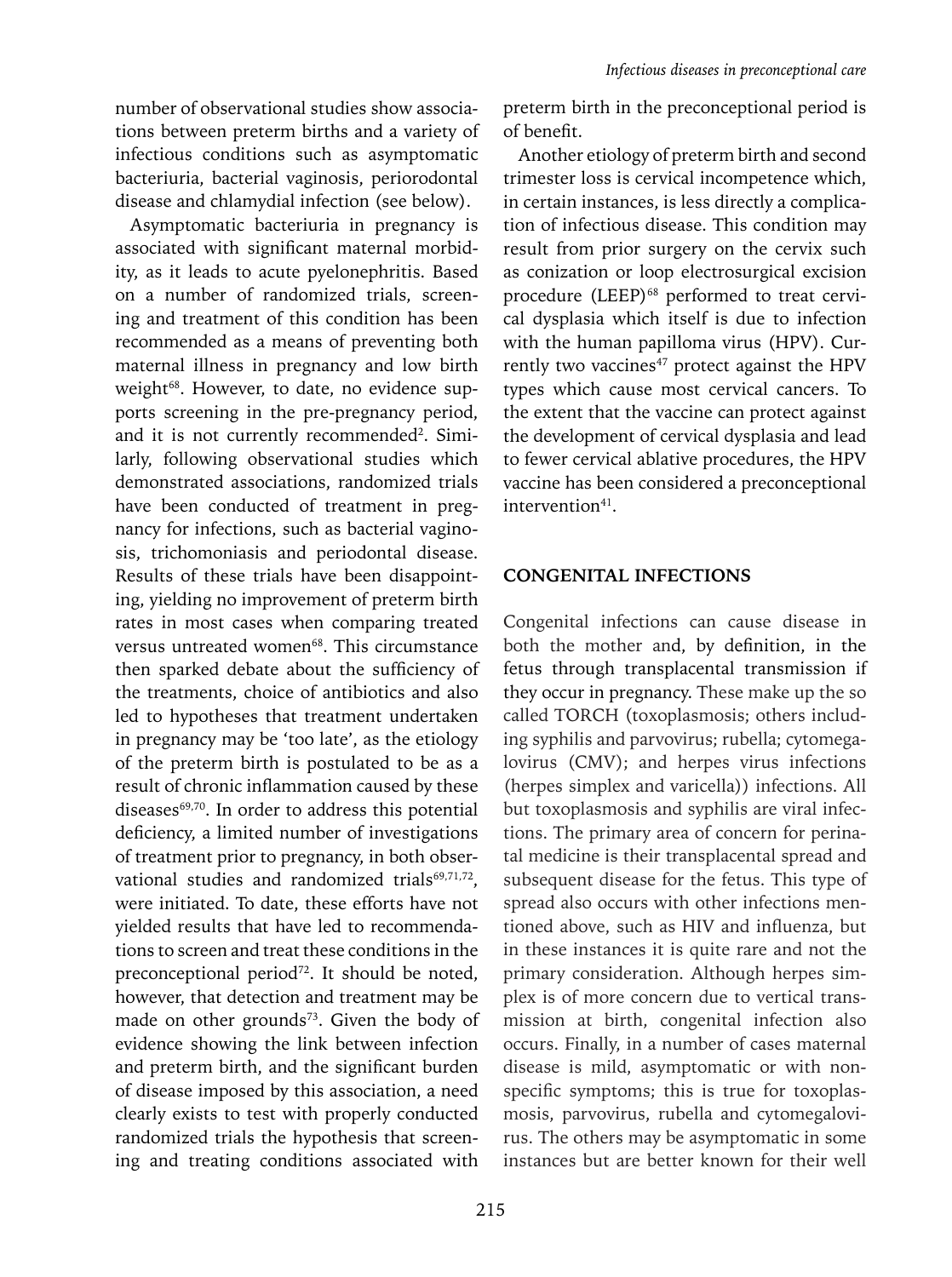described clinical syndromes, i.e. herpes simplex infection, varicella and syphilis.

Toxoplasmosis is a zoonosis caused by the protozoa *Toxoplasma gondii*74. Sources of this parasite include raw meat, soil and the feces of cats74. Infection in pregnancy can cause mild or severe disease including chorioretinitis, blindness, hearing loss (sensorineural), mental retardation and seizures<sup>74</sup>. In the US the birth prevalence is estimated to be about 1 per 100074. Neither the American College of Obstetricians and Gynecologists (ACOG) or the UK National Institute for Health and Clinical Excellence (NICE) recommend screening for antibodies to the condition but rather recommend measures to prevent acquisition, such as cooking meat to a safe temperature, washing fruits and vegetables, hand washing prior to handling food, wearing gloves during and washing hands after gardening or working with soil and avoiding handling of cat feces $75,76$ . Screening for antibodies has been advocated in France prior to pregnancy to identify those at risk with the purpose of targeting education on modes of prevention<sup>74</sup> especially since congenital infection has been documented to occur with periconceptional infection<sup>77</sup>. In addition, preconceptional testing has been advocated as an aid to the diagnosis of congenital infection78. Nevertheless, given the controversy about testing in pregnancy, it may be premature to advocate widespread testing in the prepregnancy period. Education regarding modes of transmission has been recommended as one strategy to decrease the incidence of this congenital infection<sup>79,80</sup>. There are as yet, however, no data supporting the role of this education prior to pregnancy, and the amount of emphasis to be given to these educational interventions might be limited<sup>81,82</sup>. This could also apply to other conditions in which education is promoted as an intervention such as listeriosis and CMV.

Syphilis, a sexually transmitted infection caused by the spirochete, *Treponema pallidum,*  which causes significant disease in the mother and infant<sup>83</sup>. Initial stages are often asymptomatic and lead to latent syphilis in the mother<sup>83</sup>. When passed to the fetus, a possibility in up to 80% of pregnancies<sup>84</sup>, infection can lead to prematurity and perinatal death<sup>83</sup>. The condition can be treated and its complications prevented through screening and treatment with penicillin<sup>83</sup>. In the US, screening has been advocated during pregnancy and prior to pregnancy for those at high risk $85$ . It is estimated that worldwide 2 million cases of congenital syphilis occur each year, with 25% ending in pregnancy loss (stillbirth or miscarriage) and 25% with serious infection or low birth weight<sup>84</sup>. The current global strategy calls for testing and treatment in pregnancy of women and their partners, as well as screening those at high risk, such as patients in sexually transmitted infection clinics some of whom might not be pregnant but are of reproductive age<sup>83</sup>.

Parvovirus or fifth disease is associated with a rash, erythema infectiosum and non-specific symptoms of a viral syndrome<sup>75</sup>. About 50% of adults are immune to the disease in the  $US<sup>86</sup>$ ; however, few data are available from low and middle income nations<sup>87</sup>. Among individuals with acute infection in pregnancy, only 4% are affected with fetal loss and hydrops fetalis as a consequence of fetal anemia; most cases have healthy outcomes<sup>88</sup>. Parvovirus infection has not been associated with mental retardation or congenital anomalies<sup>86</sup>. Antibody levels for parvovirus are recommended for the evaluation of stillbirth<sup>89</sup>, as these have been reported in up to 7–15% of stillbirths in some European-based series<sup>87</sup>. There are no specific recommendations for testing for antibody status prior to pregnancy or for counseling for prevention other than recommending routine hand hygiene<sup>6</sup>.

Rubella, German measles, is the quintessential and historical preconceptional intervention. Vaccination for this condition has as its primary aim the prevention of congenital rubella syndrome (CRS). The infection causes mild disease in children and adults, whereas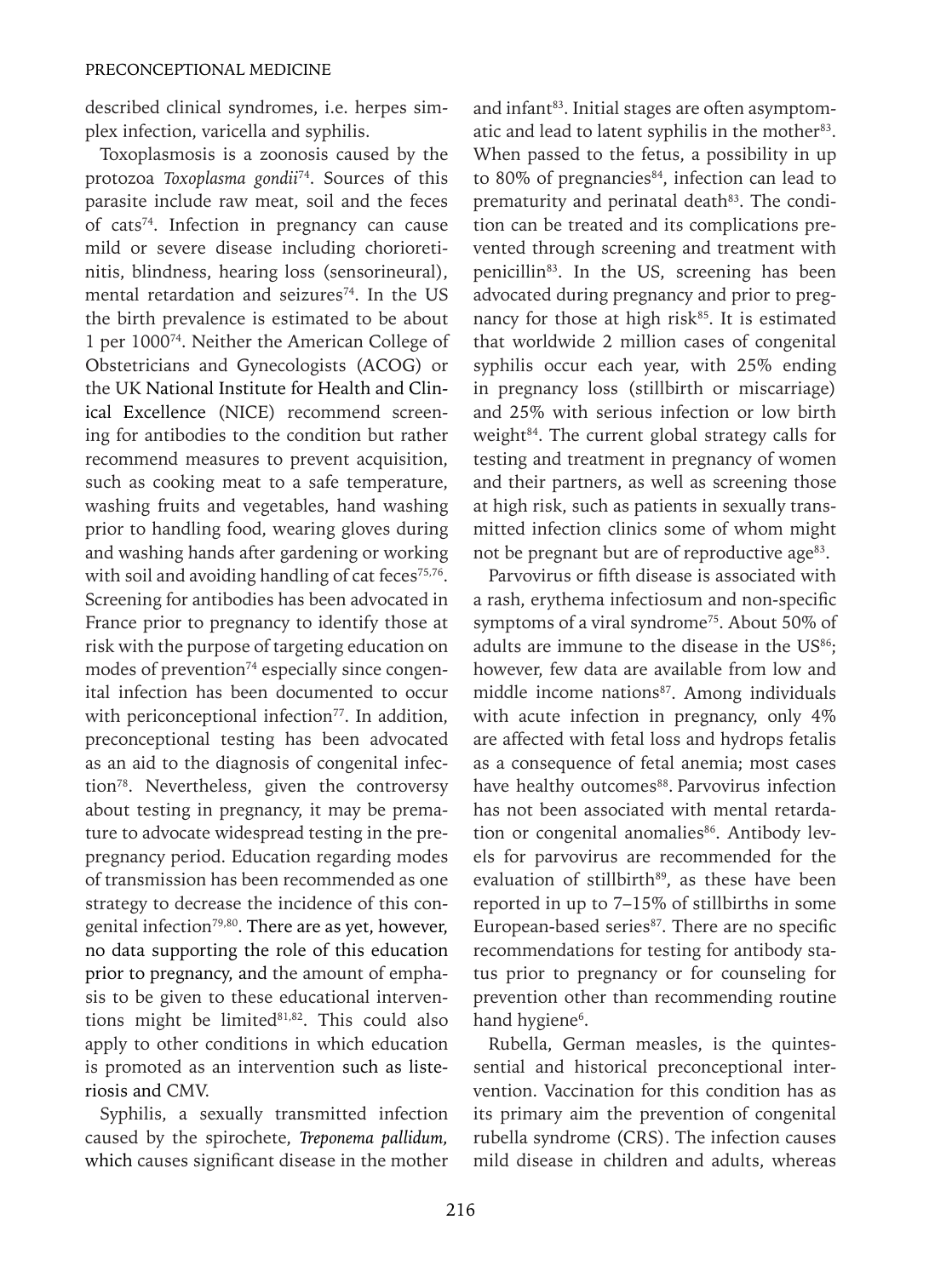in affected fetuses it can cause CRS characterized by deafness, cataracts, microcephaly, mental retardation, cardiac defects, liver and spleen damage, and bone lesions<sup>90</sup>. Since the introduction of the vaccine in the US in 1969, the incidence of the syndrome has declined by 99%91. WHO currently recommends two strategies for the incorporation of rubella vaccine in national immunization programs, as either a targeted approach for women of reproductive age or, where good vaccine coverage (>80%) can be assured, universal childhood vaccination, with the aim of eliminating rubella and congenital rubella<sup>47</sup>. (If rubella vaccination is performed on a wide scale, it is most typically in a combination vaccine with mumps, which does not cause congenital infection but is associated with spontaneous abortion.) Since rubella vaccination coverage is not always universal, one recommended preconceptional test is to check the rubella status especially in groups emigrating from countries with low rates of rubella vaccination<sup>41</sup>.

Cytomegalovirus infection in pregnancy can cause a variety of symptoms in the affected fetus including hearing loss, mental retardation, cerebral palsy, chorioretinitis, growth restriction, hepatosplenomegaly, thrombocytopenia, jaundice and anemia<sup>75</sup>. More severe disease is more likely with primary infection but can occur in cases of secondary infection<sup>92,93</sup> and has been reported following infection occurring either before or shortly after conception94. Some authors recommend testing in the preconceptional period to focus prevention efforts on those at risk for primary disease<sup>95</sup>, although others question the value of any screening program<sup>96</sup>. The prevention efforts recommended are those to prevent transmission from young children to adults through avoidance of personal contact and hygiene efforts to prevent contact with saliva and urine<sup>97</sup>. Examples include hand washing, especially after changing diapers or feeding young children, not sharing eating utensils or toothbrushes with young children and

avoiding saliva when kissing young children<sup>97</sup>. Although some evidence supports education in seronegative pregnant women $98-100$ , at least one study suggested this intervention was not as effective among non-pregnant women $100$ as those who were pregnant. Showing more promise, however, is a vaccine for CMV which has demonstrated efficacy in phase two randomized trials<sup>101</sup>.

Two other herpes infections besides CMV can affect the fetus. Genital herpes simplex infection rarely causes congenital infection but when transmitted vertically during childbirth it can lead to herpes, a devastating CNS infection or disseminated disease<sup>102</sup>. Thus, vertical transmission is the subject of most prevention efforts<sup>102</sup>. Like CMV, primary infection in pregnancy is associated with worse outcomes than secondary infection<sup>102</sup>. In patients with genital herpes, if known to exist in pregnancy, strategies are undertaken to reduce transmission including prophylaxis in the last month of pregnancy and cesarean delivery in the presence of active genital lesions at delivery<sup>102</sup>. To date there are no recommendations to universally screen for herpes simplex virus (HSV) sero status in asymptomatic women either during or prior to pregnancy<sup>102</sup>. In contrast, recommendations suggest testing women whose partners have genital herpes with type specific antibodies and using measures to reduce the acquisition of HSV through daily antiviral therapy<sup>103</sup> and condom use<sup>104</sup>.

Herpes zoster virus or varicella zoster virus (VZV), causes both varicella and zoster infection. Primary infection can lead to congenital infection<sup>105</sup>. Unlike herpes simplex, however, only primary infection is of concern, and a vaccine is available<sup>105</sup>. A high risk of severity exists for the mother if infection occurs during pregnancy including the development of varicella pneumonia<sup>41</sup>. Screening prior to pregnancy and in adults can be performed via a reliable history or, in the face of a negative history, with screening for VZV antibodies<sup>105</sup>. As the vaccine is a live attenuated virus, it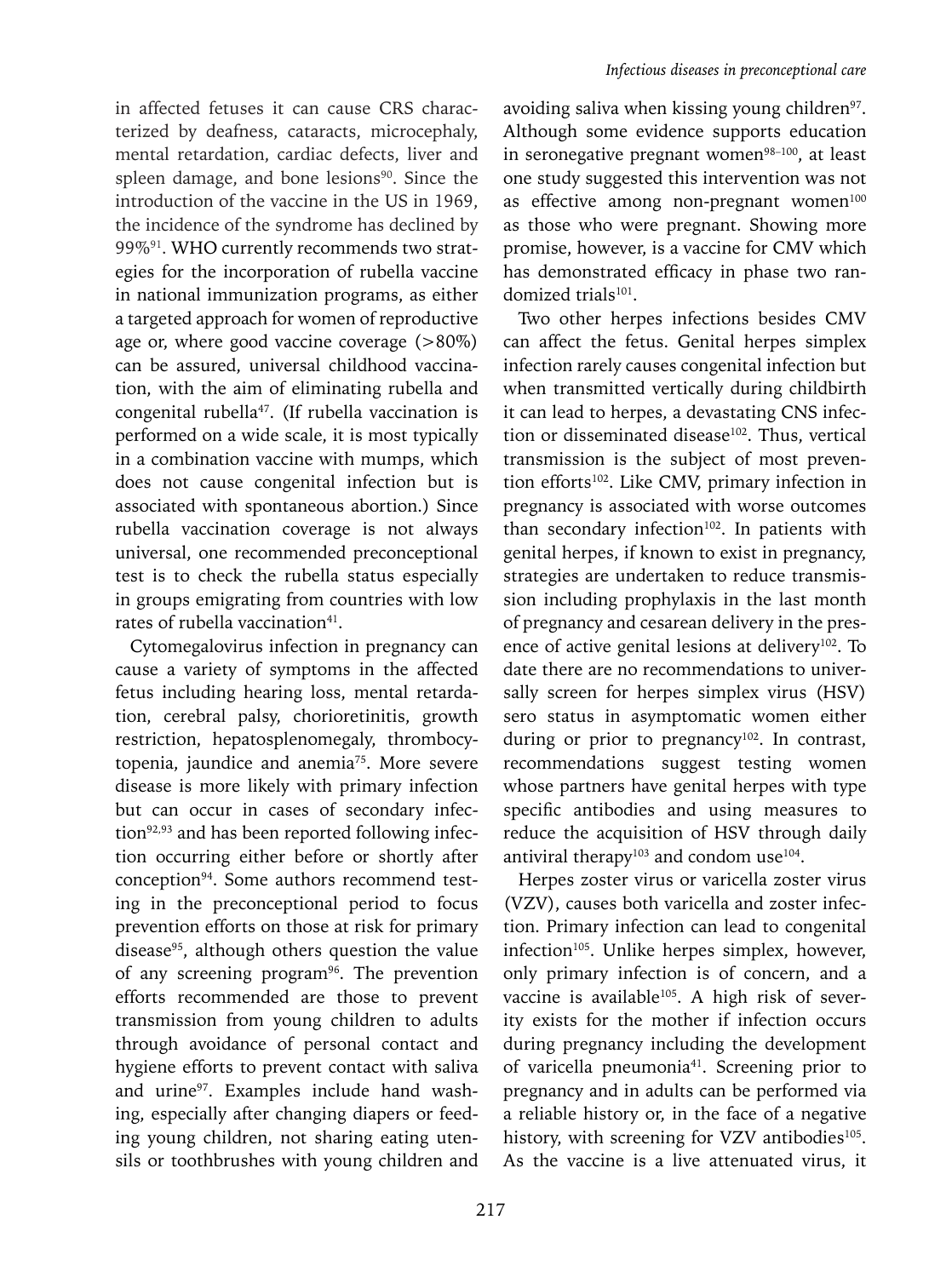must be avoided in pregnancy, but its use in the preconceptional period has been recommended<sup>41</sup>. Currently the vaccine is not recommended for routine use by WHO<sup>47</sup>, or in the UK as a routine in childhood or reproductive aged adults, where it is recommended in high risk individuals106. In the US, the vaccine is recommended in childhood. Adults, including women with no documented immunization, no prior infection or seronegative, if tested, are recommended to be vaccinated<sup>107</sup>. Women documented to be negative during pregnancy are recommended to be vaccinated in the postpartum period<sup>107</sup>.

# **CHLAMYDIAL AND GONORRHEAL INFECTIONS**

Infection by *Chlamydia trachomatis* is the most common bacterial sexually transmitted infection worldwide, with an estimated 92 million cases worldwide in one 1999 estimate<sup>108,109</sup>. Gonorrheal infection was estimated to have 62 million incident cases in the same year<sup>109</sup>. Both cause cervical infection which can lead to pelvic inflammatory disease (PID), chronic pelvic pain and infertility<sup>108,110</sup>. Outcomes of pregnancy include ectopic pregnancy and, in neonates, eye infection and specific to Chlamydia, pneumonia, and to gonorrhea, disseminated gonococcal infection (sepsis, arthritis, meningitis) or scalp abscess (if a fetal scalp electrode is used in the setting of maternal gonorrhea)108,111. It is estimated that 1000**–**4000 newborns worldwide are left blind owing to untreated ophthalmia neonaturum as a consequence of Chlamydia or gonorrhea<sup>112</sup>. Some of these cases are preventable, especially those due to gonorrhea, with the use of silver nitrate or antibiotic ointment eye prophylaxis; in contrast, those due Chlamydia are not $111$ .

Chlamydia is largely asymptomatic in men, considered carriers of the disease<sup>108</sup>, and often asymptomatic in women (70**–**90%); screening those at high risk for infection has been recommended to decrease the burden of disease<sup>113</sup>. Many recommendations rest on the findings of randomized trials which demonstrated a decrease in PID in screened versus unscreened populations<sup>114,115</sup>. However, issues regarding trial design and results from observational studies have led to questions about the magnitude of benefit of screening programs<sup>116</sup>. Those at high risk in developed countries with access to highly sensitive testing (women less than age 25 and women over that age with multiple sex partners or a new sex partner or those with a history of sexually transmitted disease) are recommended to be screened<sup>111,117</sup>. Women in pregnancy at high risk also deserve screening<sup>76,111,117</sup>, in part because the prevalence of neonatal infection (conjunctivitis and pneumonia) has decreased with widespread screening<sup>111</sup>. Direct randomized trial data supporting this recommendation are lacking<sup>118</sup>.

Gonorrhea, unlike Chlamydia, is largely symptomatic in men but similar to Chlamydia is frequently asymptomatic in women $111$ . In the UK, asymptomatic individuals are not screened in part because the disease is less prevalent and complications are less common; targeted interventions may have a role in groups at an especially high risk such as inner city residents, those attending clinics for sexually transmitted infections, and men who have sex with men and others<sup>119</sup>. In the US, the US Preventive Health Task Force cites fair evidence to screen asymptomatic pregnant and non-pregnant women at high risk, including women under age 25 and those with new or multiple sex partners<sup>120</sup>. The task force also cites the potential for prevention of preterm labor and chorioamnionitis as a rationale for screening in pregnancy $120$ .

Studies in Africa have shown a high prevalence of Chlamydia infection in pregnancy ranging from 9 to 13%, and in Asia rates vary from 6 to 27%<sup>109</sup>. Gonorrheal prevalence in pregnancy in Africa varies widely from less than  $1\%$  to  $8\%$ <sup>109</sup>. In areas where access to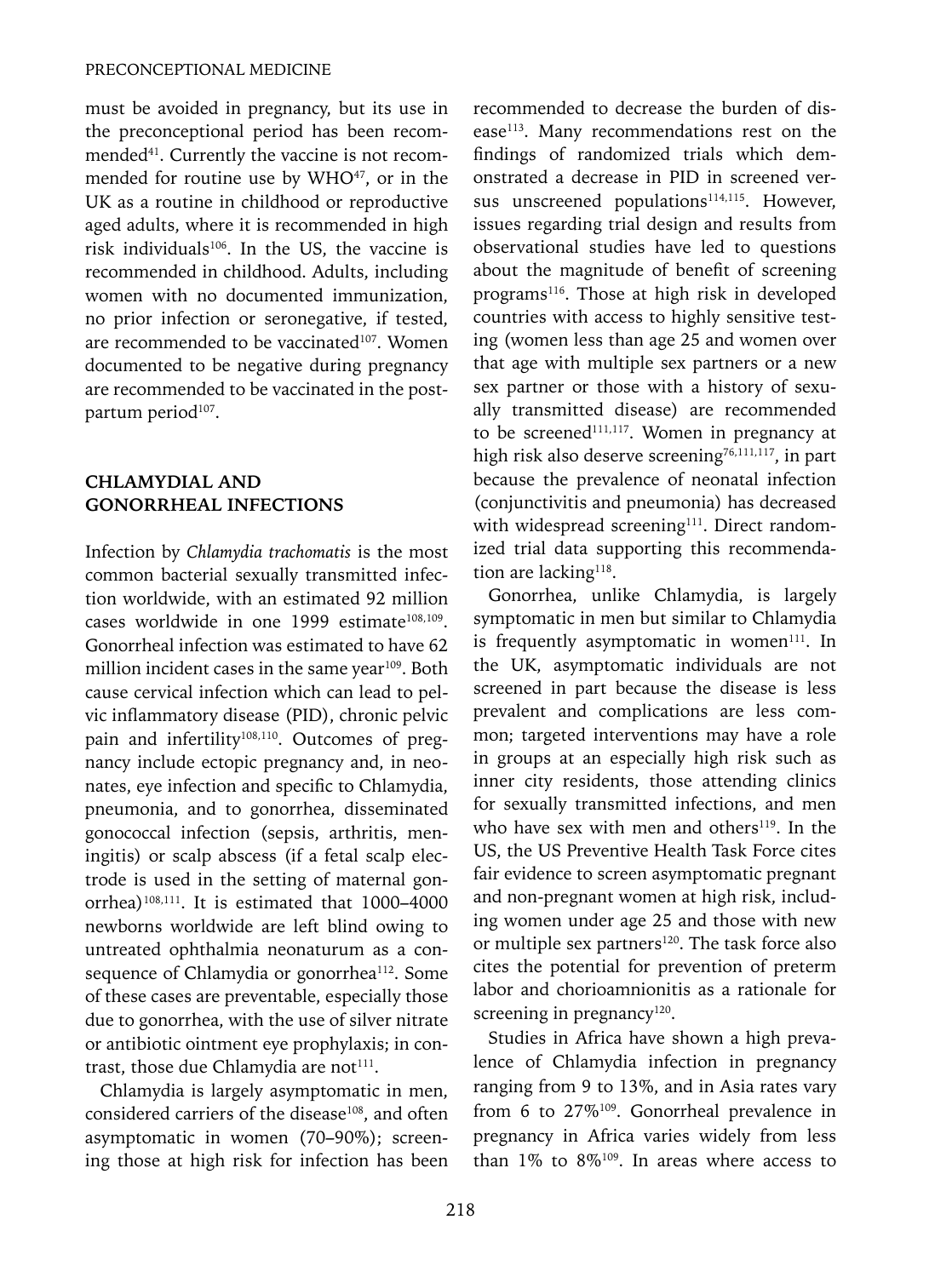testing is limited, a syndromic approach to screening pregnant women for these infections is recommended<sup>118</sup>. Efforts to control Chlamydia and gonorrhea globally involve screening women who are commercial sex workers and their partners<sup>121</sup>. Some evidence suggests that screening and treating Chlamydia and gonorrhea may help prevent the acquisition of HIV121. Women in the preconceptional period at high risk who are screened and who have these infections may benefit from a reduction of their sequelae for themselves, their pregnancy and their newborns.

#### **HEPATITIS B AND C**

Hepatitis B and C are caused by viruses and can lead to chronic liver inflammation<sup>122,123</sup>. Both are transmitted from infected blood – from receiving a transfusion with the virus present (uncommon where testing of blood is performed), intravenous drug use/unsafe injection practices, vertical transmission at birth and as a sexually transmitted infection<sup>122,123</sup>. In developing countries sources of infection for hepatitis B also include early childhood infections through close contact with infected household contacts where, along with vertical transmission, these account for a majority of cases<sup>122,124</sup>. Because acute infection with viruses is often either asymptomatic or associated with non-specific symptoms, many individuals are unaware they are infected unless tested122,123.

Hepatitis B is very common; worldwide estimates count 2 billion as infected, 350 million living with chronic infection and 600,000 dying from complications of hepatitis125. Death occurs from either cirrhosis or liver cancer<sup>125</sup>. The risk of chronic disease is age dependent – 90% of those who contract it in infancy (0–1 year), 30–50% of children and 10% of adults progress to develop chronic disease<sup>125</sup>. If chronic disease develops as a child, the risk of complications is high, with about 25% eventually developing cirrhosis or liver cancer<sup>125</sup>. The primary focus of hepatitis B in preconceptional care involves vaccination to prevent vertical transmission, which can occur at variable rates from as low as less than 10% to as high as 70–90% in the absence of any prevention measures, depending on the pattern of the chronic infection<sup>126</sup>. Currently hepatitis B vaccine is recommended in childhood shortly after birth and in adults previously vaccinated who are at high risk<sup>47</sup>. Other recommendations for preconceptional care include testing those at high risk for hepatitis B carrier status, instructing them on avoidance of transmission to uninfected individuals including information on the prevention of vertical transmission<sup>41</sup>. Some patients with hepatitis B may undergo treatment of long duration $127$ in which case their reproductive life plan and adequate contraception should be considered before embarking on therapy.

Hepatitis C is also common, with an estimated 123 million people worldwide being infected<sup>128</sup>. Major modes of transmission in developed nations are injection drug use and in undeveloped nations unsafe therapeutic injections and transfusions<sup>128</sup>. Unlike hepatitis B, infection through sexual contact and perinatal transmission is much less efficient and thus represents a smaller source of hepatitis C infection<sup>128</sup>. HIV infection along with alcohol use are also important co-factors in the global burden of disease associated with hepatitis  $C^{128}$ . As the risk of vertical transmission is low (4%, although it is 2–3 times higher in those with HIV) and most children are asymptomatic and have no sequelae, there are no recommendations to screen pregnant women or to perform cesarean delivery or other specific interventions to prevent such infection $123,129$ . Current preconceptional recommendations include screening those at high risk of the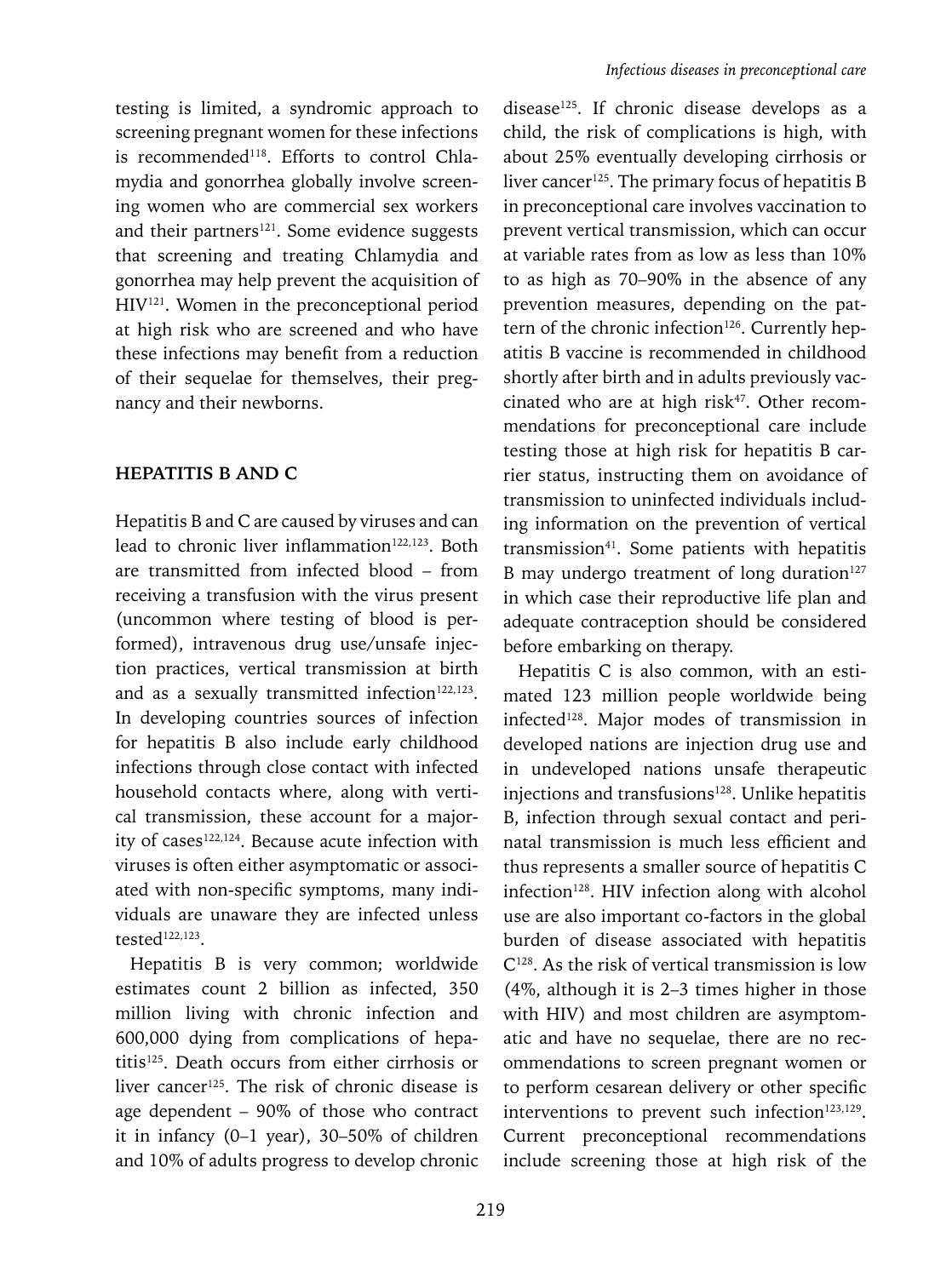disease to inform them of the risks of transmission and the disease course<sup>6</sup>. Similar to hepatitis B, treatment for hepatitis C is long term and includes ribavarin<sup>130</sup> which is contraindicated in pregnancy. A woman undergoing treatment should have her reproductive life plan reviewed and have appropriate contraception<sup>6</sup>.

# **CONCLUSION**

Infections comprise a significant burden of disease for women of reproductive age and their neonates. A great many can be prevented through immunization, with many vaccinations being recommended in childhood. For others, early detection and treatment, if indicated, in the preconceptional period may benefit not only the mother, but also her children as well. These interventions and strategies represent a doubling of effect since at least two individuals are frequently the beneficiaries of preconceptional care.

#### **References**

- 1. WHO. *The global burden of disease*: *2004 update*. http://www.who.int/healthinfo/global\_burden disease/2004 report update/en/index. html
- 2. WHO. HIV/AIDS: *Global epidemic data and statistics*. http://www.who.int/hiv/data/global\_ data/en/index.html
- 3. Abdool-Karim Q, Abouzahr C, Dehne K, *et al*. HIV and maternal mortality: turning the tide. *Lancet* 2010;375:1948–9
- 4. Burr CK, Lampe MA, Corle S, Margolin FS, Abresh C, Clark J. An end to perinatal HIV: success in the US requires ongoing and innovative efforts that should expand globally. *J Public Health Policy* 2007;28:249–60
- 5. WHO. *Antiretroviral drugs for treating pregnant women and preventing HIV infection in infants: towards universal access*. Geneva: World Health Organization, 2010
- 6. Coonrod DV, Jack BW, Stubblefield PG, *et al*. The clinical content of preconception care: infectious diseases in preconception care. *Am J Obstet Gynecol* 2008;199:S296–309
- 7. Branson BM, Handsfield HH, Lampe MA, *et al*. Revised recommendations for HIV testing of adults, adolescents, and pregnant women in health-care settings. *MMWR Recomm Rep* 2006;55:1–17; quiz CE1–4
- 8. WHO. *Guidance on provider-initiated HIV testing and counselling in health facilities*. Geneva: World Health Organization, 2007
- 9. Padian NS, Buve A, Balkus J, Serwadda D, Cates W Jr. Biomedical interventions to prevent HIV infection: evidence, challenges, and way forward. *Lancet* 2008;372:585–99
- 10. Strathdee SA, Hallett TB, Bobrova N, *et al*. HIV and risk environment for injecting drug users: the past, present, and future. *Lancet* 2010;376:268–84
- 11. New York State Department of Health AIDS Institute. *Preconception Care for HIV-Infected Women*. New York: New York State Department of Health AIDS Institute, 2010
- 12. Cates W Jr. After CAPRISA 004: time to re-evaluate the HIV lexicon. *Lancet* 2010;376:495–6
- 13. Karim QA, Karim SS, Frohlich JA, *et al*. Effectiveness and Safety of Tenofovir Gel, an Antiretroviral Microbicide, for the Prevention of HIV Infection in Women. *Science* 2010;329:1168–74
- 14. Gilling-Smith C, Nicopoullos JD, Semprini AE, Frodsham LC. HIV and reproductive care--a review of current practice. *BJOG* 2006;113:869–78
- 15. Aaron EZ, Criniti SM. Preconception health care for HIV-infected women. *Top HIV Med* 2007;15:137–41
- 16. McIntyre J. Mothers infected with HIV. *Br Med Bull* 2003;67:127–35
- 17. Louis J, Landon MB, Gersnoviez RJ, *et al*. Perioperative morbidity and mortality among human immunodeficiency virus infected women undergoing cesarean delivery. *Obstet Gynecol* 2007;110:385–90
- 18. Coll O, Lopez M, Vidal R, *et al*. Fertility assessment in non-infertile HIV-infected women and their partners. *Reprod Biomed Online* 2007;14:488–94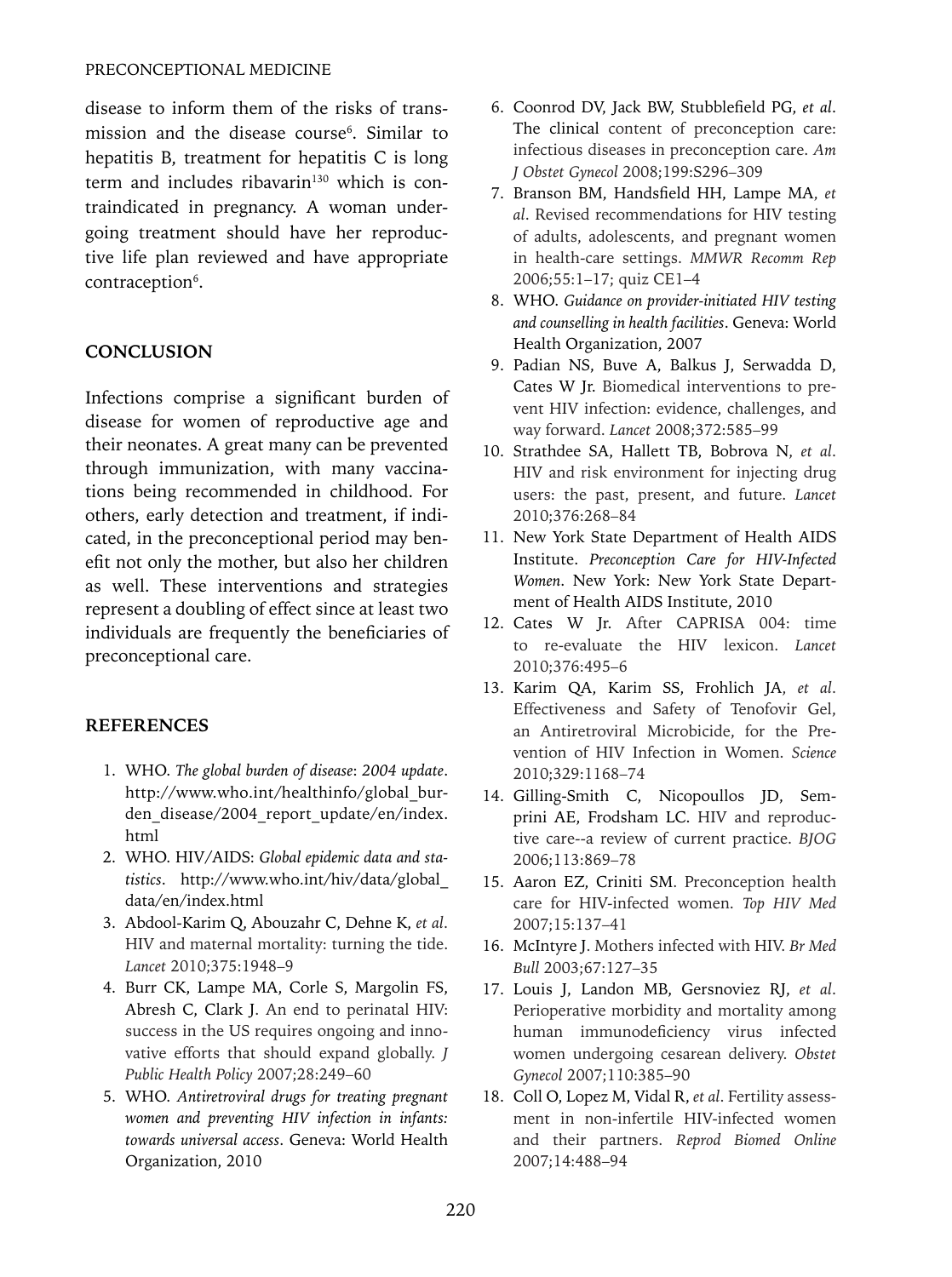- 19. Marais BJ, Gupta A, Starke JR, El Sony A. Tuberculosis in women and children. *Lancet* 2010;375:2057–9
- 20. CDC. Treatment of tuberculosis. *MMWR Recomm Rep* 2003;52:1–77
- 21. WHO. *The Stop TB Strategy.* http://www.who. int/tb/publications/2010/strategy\_en.pdf
- 22. CDC. Targeted tuberculin testing and treatment of latent tuberculosis infection. American Thoracic Society. *MMWR Recomm Rep* 2000;49:1–51
- 23. WHO. BCG vaccine. WHO position paper. *Wkly Epidemiol Rec* 2004;79:27–38
- 24. Kaufmann SH, Hussey G, Lambert PH. New vaccines for tuberculosis. *Lancet* 2010;375:2110–9
- 25. WHO. *Revised BCG vaccination guidelines for children with HIV infection.* http://www.who. int/immunization/sage/BCGvaccination\_ revsd\_13Apr\_07.pdf
- 26. Menendez C, D'Alessandro U, ter Kuile FO. Reducing the burden of malaria in pregnancy by preventive strategies. *Lancet Infect Dis* 2007;7:126–35
- 27. Coll O, Menendez C, Botet F, *et al*. Treatment and prevention of malaria in pregnancy and newborn. *J Perinat Med* 2008;36:15–29
- 28. Lindsay S, Ansell J, Selman C, Cox V, Hamilton K, Walraven G. Effect of pregnancy on exposure to malaria mosquitoes. *Lancet* 2000;355:1972
- 29. Desai M, ter Kuile FO, Nosten F, *et al*. Epidemiology and burden of malaria in pregnancy. *Lancet Infect Dis* 2007;7:93–104
- 30. WHO. *A strategic framework for malaria prevention and control during pregnancy in the African region*. Brazzavile: WHO Regional Office for Africa, 2004
- 31. Arguin PM, Steele SF. Malaria. *Traveler's Health: Yellow Book*. Atlanta, GA: Centers for Disease Control, 2010
- 32. Black RE, Cousens S, Johnson HL, *et al*. Global, regional, and national causes of child mortality in 2008: a systematic analysis. *Lancet* 2010;375:1969–87
- 33. Lu MC, Kotelchuck M, Culhane JF, Hobel CJ, Klerman LV, Thorp JM Jr. Preconception care between pregnancies: the content of internatal care. *Matern Child Health J* 2006;10:S107–22
- 34. Wardlaw T, Johansson EW, Hodge M. *Pneumonia: The Forgotten Killer of Children*. New York: The United Nations Children's Fund/World Health Organization, 2006
- 35. Shahid NS, Steinhoff MC, Hoque SS, Begum T, Thompson C, Siber GR. Serum, breast milk, and infant antibody after maternal immunisation with pneumococcal vaccine. *Lancet* 1995;346:1252–7
- 36. Santosham M, Englund JA, McInnes P, *et al*. Safety and antibody persistence following Haemophilus influenzae type b conjugate or pneumococcal polysaccharide vaccines given before pregnancy in women of childbearing age and their infants. *Pediatr Infect Dis J* 2001;20:931–40
- 37. Kretsinger K, Broder KR, Cortese MM, *et al*. Preventing tetanus, diphtheria, and pertussis among adults: use of tetanus toxoid, reduced diphtheria toxoid and acellular pertussis vaccine recommendations of the Advisory Committee on Immunization Practices (ACIP) and recommendation of ACIP, supported by the Healthcare Infection Control Practices Advisory Committee (HICPAC), for use of Tdap among health-care personnel. *MMWR Recomm Rep* 2006;55:1–37
- 38. WHO. Pertussis vaccines--WHO position paper. *Wkly Epidemiol Rec* 2005;80:31–9
- 39. Gerbie MV, Tan TQ. Pertussis disease in new mothers: effect on young infants and strategies for prevention. *Obstet Gynecol* 2009;113:399–401
- 40. Murphy TV, Slade BA, Broder KR, *et al*. Prevention of pertussis, tetanus, and diphtheria among pregnant and postpartum women and their infants recommendations of the Advisory Committee on Immunization Practices (ACIP). *MMWR Recomm Rep* 2008;57:1–51
- 41. Coonrod DV, Jack BW, Boggess KA, *et al*. The clinical content of preconception care: immunizations as part of preconception care. *Am J Obstet Gynecol* 2008;199:S290–5
- 42. Shindo M. *Global view of pandemic and seasonal influenza disease burden*. http://www.ifpi2010. com/speakers/NahokoShindo.pdf
- 43. CDC. *Updated CDC Estimates of 2009 H1N1 Influenza Cases, Hospitalizations and Deaths in the United States, April 2009 – April 10, 2010*. http://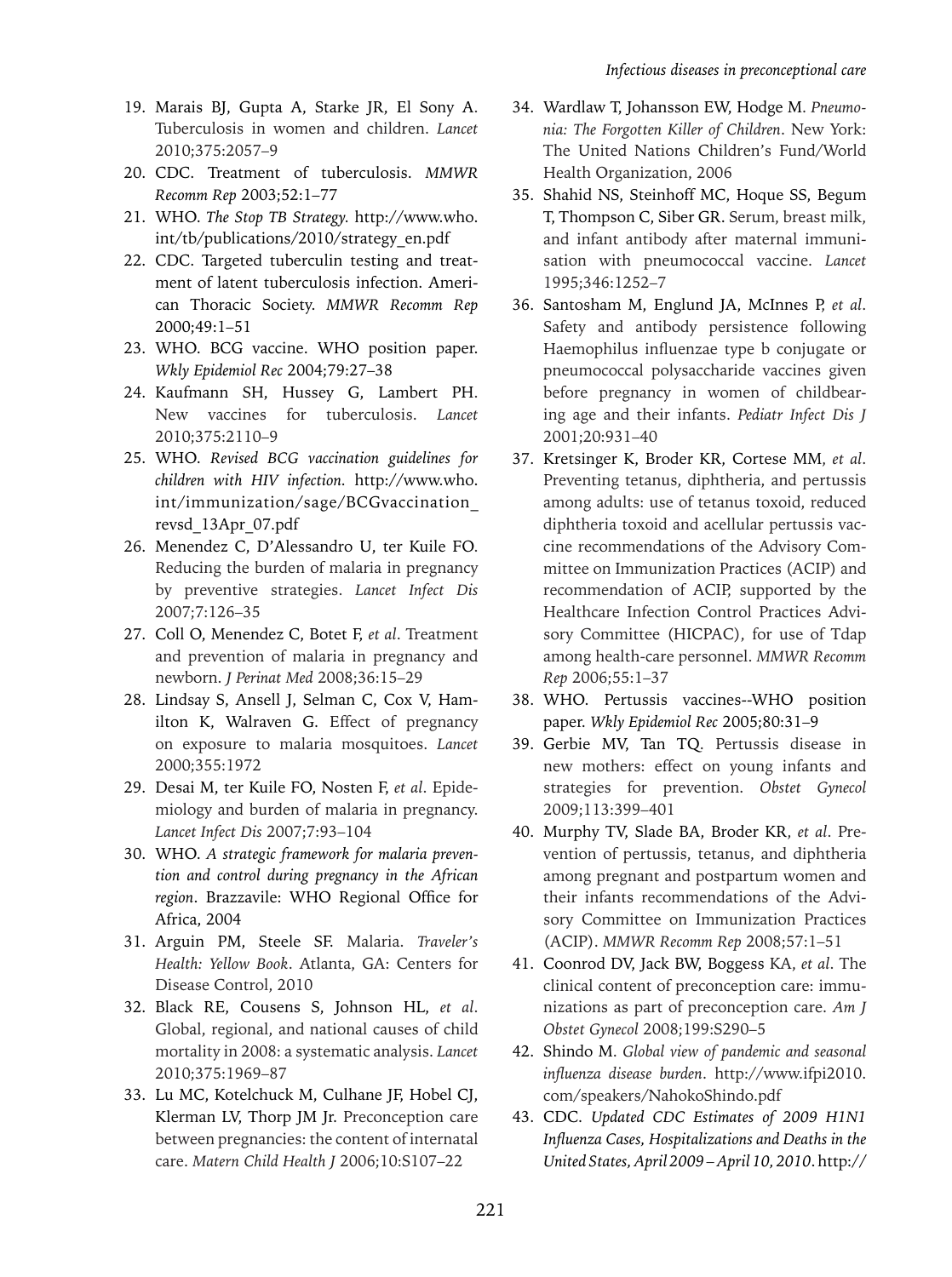www.cdc.gov/h1n1flu/estimates\_2009\_h1n1. htm

- 44. WHO. *WHO recommendations for the post-pandemic period*. http://www.who.int/csr/disease/ swineflu/notes/briefing\_20100810/en/index. html
- 45. Fiore AE, Uyeki TM, Broder K, *et al*. Prevention and control of influenza with vaccines: recommendations of the Advisory Committee on Immunization Practices (ACIP), 2010. *MMWR Recomm Rep* 2010;59:1–62
- 46. CDC. Diphtheria. In: Atkinson W, Wolf S, Hamborsky J, McIntyre L, eds. *Epidemiology and Prevention of Vaccine-Preventable Diseases*. Washington, DC: Public Heath Foundation, 2009
- 47. WHO. *Recommended Routine Immunization* Summary of WHO Position Papers. http:// www.who.int/immunization/policy/Immunization\_routine\_table1.pdf
- 48. Wardlaw T, Salama P, Brocklehurst C, Chopra M, Mason E. Diarrhoea: why children are still dying and what can be done. *Lancet* 2010;375:870–2
- 49. WHO Collaborative Study Team on the Role of Breastfeeding on the Prevention of Infant Mortality. Effect of breastfeeding on infant and child mortality due to infectious diseases in less developed countries: a pooled analysis. *Lancet* 2000;355:451–5
- 50. Christian P. Prenatal origins of undernutrition. *Nestle Nutr Workshop Ser Pediatr Program* 2009;63:59–73; discussion 4–7, 259–68
- 51. Felkner M, Hendricks K, Suarez L, Waller DK. Diarrhea: a new risk factor for neural tube defects? *Birth Defects Res A Clin Mol Teratol* 2003;67:504–8
- 52. CDC. Measles. In: Atkinson W, Wolf S, Hamborsky J, McIntyre L, eds. *Epidemiology and Prevention of Vaccine-Preventable Diseases*. Washington, DC: Public Health Foundation, 2009
- 53. WHO. Measles vaccines: WHO position paper. *Wkly Epidemiol Rec* 2009;84:349–60
- 54. Strebel PM, Papnia MJ, Halsey NA. Measles vaccine. In: Plotkin SA, Orenstein WA, eds. *Vaccines*. Philadelphia: Saunders, 2004
- 55. CDC. Tetanus. In: Atkinson W, Wolf S, Hamborsky J, McIntyre L, eds. *Epidemiology and Prevention of Vaccine-Preventable Diseases*.

Washington, DC: Public Health Foundation, 2009

- 56. WHO. *Maternal and Neonatal Tetanus (MNT) elimination: The initiative and challenges*. http:// www.who.int/immunization\_monitoring/diseases/MNTE\_initiative/en/index.html
- 57. WHO. *Maternal and Neonatal Tetanus (MNT) elimination: The strategies*. http://www.who. int/immunization\_monitoring/diseases/ MNTE\_initiative/en/index2.html
- 58. Blencowe H, Lawn J, Vandelaer J, Roper M, Cousens S. Tetanus toxoid immunization to reduce mortality from neonatal tetanus. *Int J Epidemiol* 2010;39 Suppl 1:i102–9
- 59. Thaver D, Zaidi AK. Burden of neonatal infections in developing countries: a review of evidence from community-based studies. *Pediatr Infect Dis J* 2009;28:S3–9
- 60. Bang AT, Bang RA, Baitule SB, Reddy MH, Deshmukh MD. Effect of home-based neonatal care and management of sepsis on neonatal mortality: field trial in rural India. *Lancet*  1999;354:1955–61
- 61. Anderson-Berry AL, Bellig LL, Ohnigh BL. *Neonatal sepsis*. http://emedicine.medscape. com/article/978352-overview
- 62. Dredge DC, Krishnamoorthy KS. *Neonatal meningitis*. http://emedicine.medscape.com/ article/1176960-overview
- 63. Gellin BG, Broome CV. Listeriosis*. JAMA* 1989;261:1313–20
- 64. WHO. Meningococcal vaccines: polysaccharide and polysaccharide conjugate vaccines. *Wkly Epidemiol Rec* 2002;77:331–9
- 65. Healy CM, Baker CJ. Maternal immunization. *Pediatr Infect Dis J* 2007;26:945–8
- 66. Espinoza J, Erez O, Romero R. Preconceptional antibiotic treatment to prevent preterm birth in women with a previous preterm delivery. *Am J Obstet Gynecol* 2006;194:630–7
- 67. Newton ER. Preterm labor, preterm premature rupture of membranes, and chorioamnionitis. *Clin Perinatol* 2005;32:571–600
- 68. Iams JD, Berghella V. Care for women with prior preterm birth. *Am J Obstet Gynecol*  2010;203:89–100
- 69. Andrews WW, Goldenberg RL, Hauth JC, Cliver SP, Conner M, Goepfert AR. Endometrial microbial colonization and plasma cell endometritis after spontaneous or indicated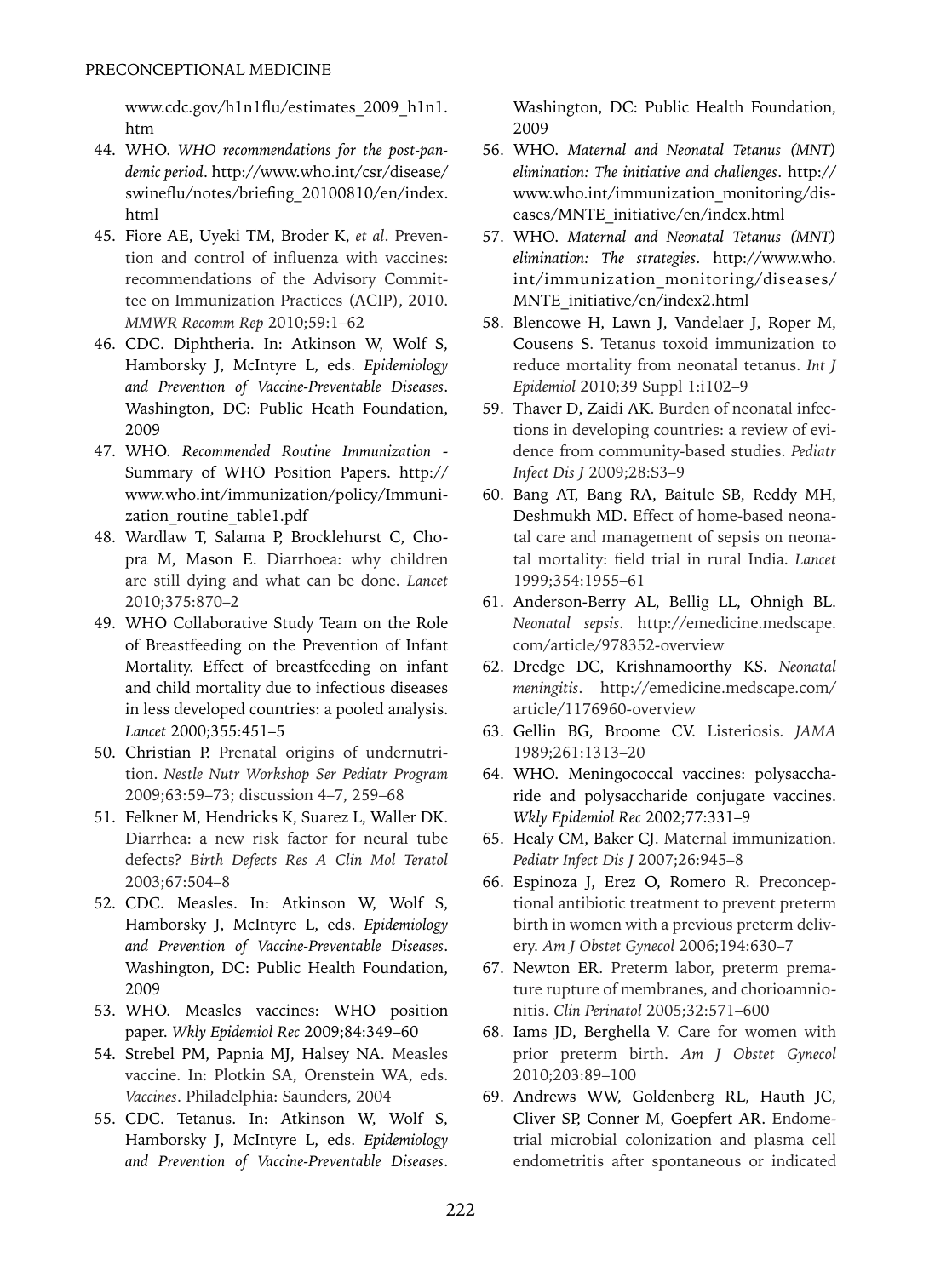preterm versus term delivery. *Am J Obstet Gynecol* 2005;193:739–45

- 70. Offenbacher S, Beck JD, Jared HL, *et al*. Effects of periodontal therapy on rate of preterm delivery: a randomized controlled trial. *Obstet Gynecol* 2009;114:551–9
- 71. Tita AT, Cliver SP, Goepfert AR, *et al*. Impact of interconception antibiotics on the endometrial microbial flora. *Am J Obstet Gynecol* 2007;196:226 e1–6
- 72. Andrews WW, Goldenberg RL, Hauth JC, Cliver SP, Copper R, Conner M. Interconceptional antibiotics to prevent spontaneous preterm birth: a randomized clinical trial. *Am J Obstet Gynecol* 2006;194:617–23
- 73. Boggess KA. Treatment of localized periodontal disease in pregnancy does not reduce the occurrence of preterm birth: results from the Periodontal Infections and Prematurity Study (PIPS). *Am J Obstet Gynecol* 2010;202:101–2
- 74. Lopez A, Dietz VJ, Wilson M, Navin TR, Jones JL. Preventing congenital toxoplasmosis. *MMWR Recomm Rep* 2000;49:59–68
- 75. ACOG. ACOG Practice Bulletin No. 20. Perinatal viral and parasitic infections. Washington: DC: American College of Obstetricians and Gynecologists, 2000
- 76. NICE. No. 62 *Antenatal Care: Routine care for the healthy pregnant woman*. London: National Institute for Health and Clinical Excellence, 2008
- 77. Robert-Gangneux F, Yera H, D'Herve D, Guiguen C. Congenital toxoplasmosis after a preconceptional or periconceptional maternal infection. *Pediatr Infect Dis J* 2009;28:660–1
- 78. Fuccillo DA, Madden DL, Tzan N, Sever JL. Difficulties associated with serological diagnosis of Toxoplasma gondii infections. *Diagn Clin Immunol* 1987;5:8–13
- 79. Breugelmans M, Naessens A, Foulon W. Prevention of toxoplasmosis during pregnancy- -an epidemiologic survey over 22 consecutive years. *J Perinat Med* 2004;32:211–4
- 80. Pawlowski ZS, Gromadecka-Sutkiewicz M, Skommer J, *et al*. Impact of health education on knowledge and prevention behavior for congenital toxoplasmosis: the experience in Poznan, Poland. Health Educ Res 2001;16:493–502
- 81. Whitworth M, Dowswell T. Routine pre-pregnancy health promotion for improving pregnancy outcomes. *Cochrane Database Syst Rev* 2009;(4):CD007536
- 82. Inskip HM, Crozier SR, Godfrey KM, Borland SE, Cooper C, Robinson SM. Women's compliance with nutrition and lifestyle recommendations before pregnancy: general population cohort study. *BMJ* 2009;338:b481
- 83. WHO. *The Global elimination of congenital syphilis: rationale and strategy for action*. Geneva: World Health Organization, 2007
- 84. WHO. *Controlling sexually transmitted and reproductive tract infections: Elimination of congenital syphilis*. http://www.who.int/reproductivehealth/topics/rtis/syphilis/en/index.html
- 85. USPSTF. *Screening for syphilis Infection*. http:// www.uspreventiveservicestaskforce.org/uspstf/uspssyph.htm
- 86. CDC. *Parvovirus B19 infection and pregnancy*. www.cdc.gov/ncidod/dvrd/revb/respiratory/ b19&preg.htm
- 87. Goldenberg RL, McClure EM, Saleem S, Reddy UM. Infection-related stillbirths. *Lancet* 2010;375:1482–90
- 88. Enders M, Weidner A, Zoellner I, Searle K, Enders G. Fetal morbidity and mortality after acute human parvovirus B19 infection in pregnancy: prospective evaluation of 1018 cases. *Prenat Diagn* 2004;24:513–8
- 89. ACOG. ACOG Practice Bulletin No.102 *Management of stillbirth*. Washington: DC: American College of Obstetricians and Gynecologists, 2009
- 90. CDC. Rubella. In: Atkinson W WS, Hamborsky J, McIntyre L, ed. *Epidemiology and Prevention of Vaccine-Preventable Diseases*. Washington, DC: Public Health Foundation, 2009
- 91. CDC. Rubella vaccination during pregnancy- -United States, 1971-1988. MMWR Morb Mortal Wkly Rep 1989;38:289–93
- 92. Cannon MJ. Congenital cytomegalovirus (CMV) epidemiology and awareness. *J Clin Virol* 2009;46 Suppl 4:S6–10
- 93. Zalel Y, Gilboa Y, Berkenshtat M, *et al*. Secondary cytomegalovirus infection can cause severe fetal sequelae despite maternal preconceptional immunity. *Ultrasound Obstet Gynecol* 2008;31:417–20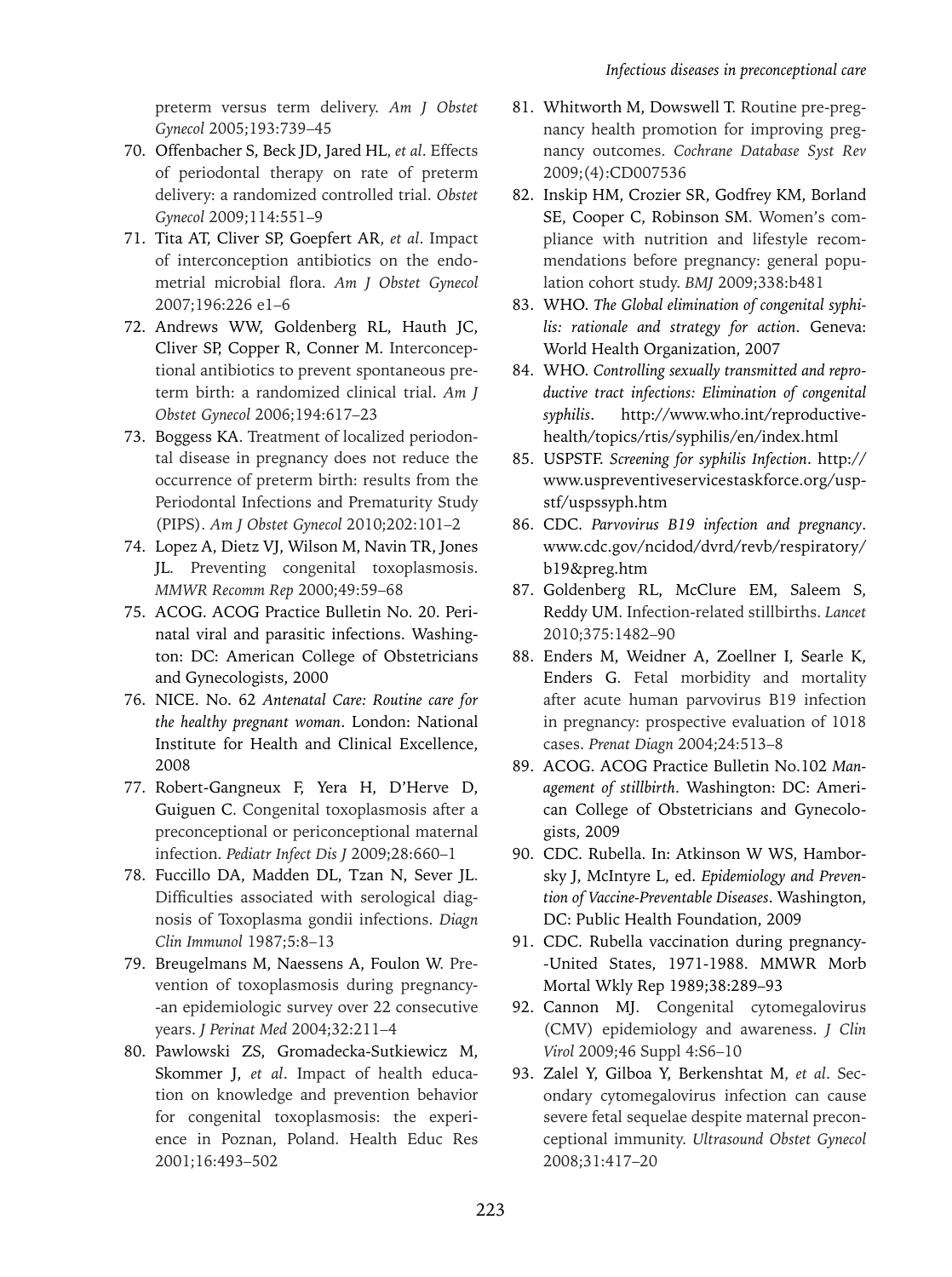- 94. Revello MG, Zavattoni M, Furione M, Lilleri D, Gorini G, Gerna G. Diagnosis and outcome of preconceptional and periconceptional primary human cytomegalovirus infections. *J Infect Dis* 2002;186:553–7
- 95. Adler SP. Congenital cytomegalovirus screening. Pediatr Infect Dis J 2005;24:1105–6
- 96. Schlesinger Y. Routine screening for CMV in pregnancy: opening the Pandora box? *Isr Med Assoc J* 2007;9:395–7
- 97. CDC. *Cytomegalovirus (CMV) and congenital CMV infection: Prevention.* http://www.cdc. gov/cmv/prevention.html.
- 98. Vauloup-Fellous C, Picone O, Cordier AG, *et al*. Does hygiene counseling have an impact on the rate of CMV primary infection during pregnancy? Results of a 3-year prospective study in a French hospital. *J Clin Virol* 2009;46 Suppl 4:S49–53
- 99. Adler SP, Finney JW, Manganello AM, Best AM. Prevention of child-to-mother transmission of cytomegalovirus by changing behaviors: a randomized controlled trial. *Pediatr Infect Dis J* 1996;15:240–6
- 100. Adler SP, Finney JW, Manganello AM, Best AM. Prevention of child-to-mother transmission of cytomegalovirus among pregnant women. *J Pediatr* 2004;145:485–91
- 101. Pass RF, Zhang C, Evans A, *et al*. Vaccine prevention of maternal cytomegalovirus infection. *N Engl J Med* 2009;360:1191–9
- 102. ACOG. ACOG Practice Bulletin No. 82 *Management of herpes in pregnancy*. Washington: DC: American College of Obstetricians and Gynecologists, 2007
- 103. Corey L, Wald A, Patel R, *et al*. Once-daily valacyclovir to reduce the risk of transmission of genital herpes. *N Engl J Med* 2004;350:11–20
- 104. Martin ET, Krantz E, Gottlieb SL, *et al*. A pooled analysis of the effect of condoms in preventing HSV-2 acquisition. *Arch Intern Med* 2009;169:1233–40
- 105. Gardella C, Brown ZA. Managing varicella zoster infection in pregnancy. *Cleve Clin J Med*  2007;74:290–6
- 106. NHS. *Chickenpox (varicella) vaccination*. http:// www.nhs.uk/conditions/varicella-vaccine/ Pages/Introduction.aspx
- 107. Marin M, Guris D, Chaves SS, Schmid S, Seward JF. Prevention of varicella:

recommendations of the Advisory Committee on Immunization Practices (ACIP). *MMWR Recomm Rep* 2007;56:1–40

- 108. WHO. *Sexually transmitted diseases: Chlamydia trachomatis.* http://www.who.int/vaccine\_ research/diseases/soa\_std/en/index1.html
- 109. WHO. *Global prevalence and incidence of selected curable sexually transmitted infections: Overview and estimates*. Geneva: World Health Organization, 2001
- 110. Haggerty CL, Gottlieb SL, Taylor BD, Low N, Xu F, Ness RB. Risk of sequelae after Chlamydia trachomatis genital infection in women. *J Infect Dis* 2010;201 Suppl 2:S134–55
- 111. Workowski KA, Berman SM. Sexually transmitted diseases treatment guidelines, 2006. *MMWR Recomm Rep* 2006;55:1–94
- 112. WHO. Fact Sheet #110. *Sexually transmitted infections*. http://www.who.int/mediacentre/ factsheets/fs110/en/index.html
- 113. USPSTF. Screening for chlamydial infection: recommendations and rationale. *Am J Prev Med* 2001;20:90–4
- 114. Scholes D, Stergachis A, Heidrich FE, Andrilla H, Holmes KK, Stamm WE. Prevention of pelvic inflammatory disease by screening for cervical chlamydial infection. *N Engl J Med* 1996;334:1362–6
- 115. Ostergaard L, Andersen B, Moller JK, Olesen F. Home sampling versus conventional swab sampling for screening of Chlamydia trachomatis in women: a cluster-randomized 1-year follow-up study. *Clin Infect Dis* 2000;31:951–7
- 116. Gottlieb SL, Berman SM, Low N. Screening and treatment to prevent sequelae in women with Chlamydia trachomatis genital infection: how much do we know? *J Infect Dis* 2010;201 Suppl 2:S156–67
- 117. USPSTF. *Screening for chlamydial infection*. http://www.uspreventiveservicestaskforce. org/uspstf/uspschlm.htm
- 118. WHO. *Prevention and management of sexually transmitted and reproductive tract infections. Standards of maternal and neonatal care*. Geneva: World Health Organization, 2006
- 119. HPA. *Guidance for gonorrhoea testing in England and Wales*. London: Health Protection Agency, 2010